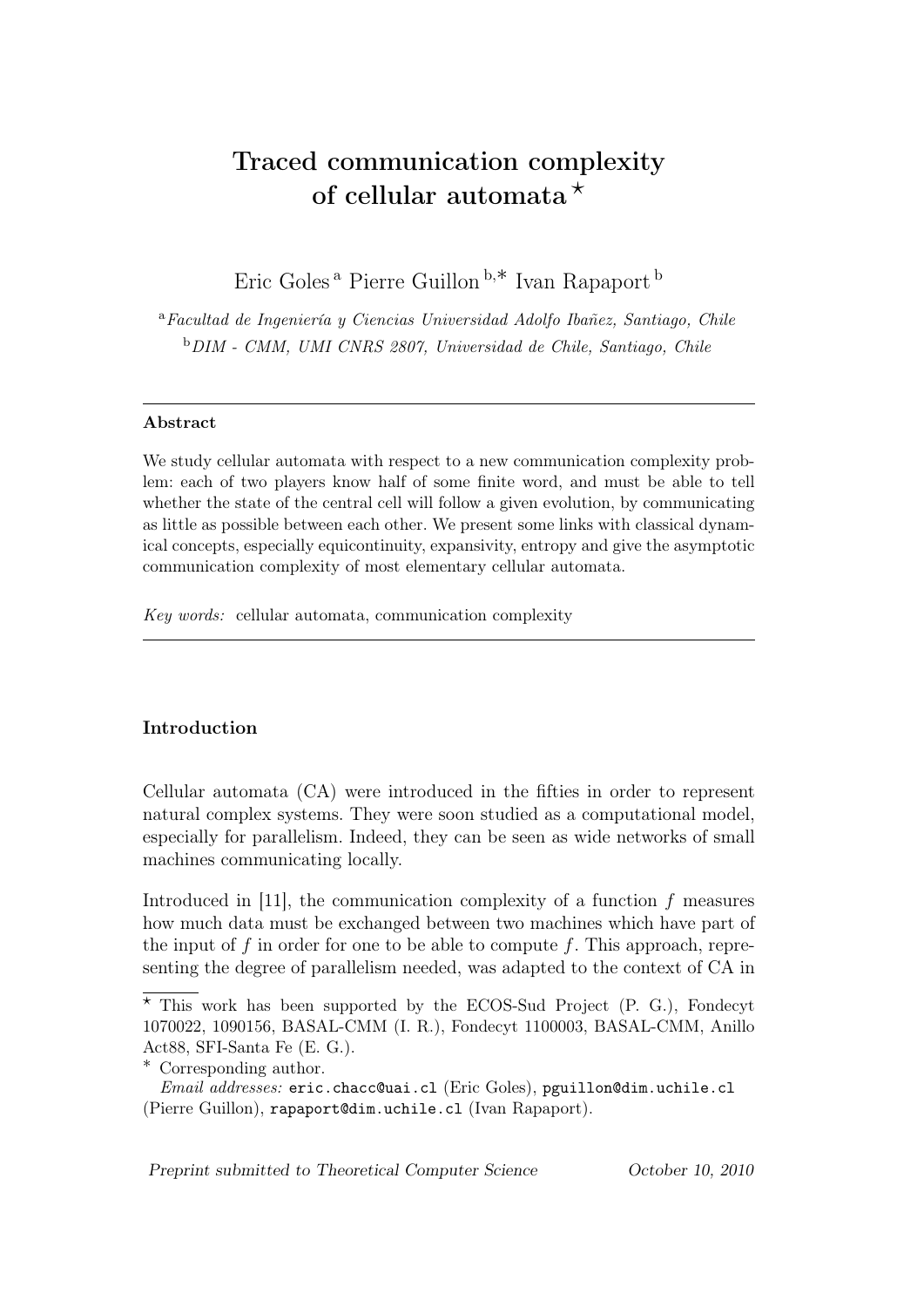[4] and gave interesting results in [5,6,7] that help understand the computation represented by some CA. The complexity notion that these references use is somehow orthogonal to classical ones. For instance, bipermutive CA, which show strongly chaotic behaviors for many reasonable definitions, appear to be simple with respect to this complexity measure.

In this article, we study a new variant of communication complexity problem, which involves more links with dynamical chaos. In the first section, we give the definition of cellular automata and communication complexity. Then we address some properties of cellular automata which allow some simple protocols. The third and forth section are devoted to the links with trace, entropy and expansivity. We finally discuss links with simulations.

## 1 Definitions

#### *1.1 Cellular automata*

A CA consists in a sequence of cells with states in some alphabet A, evolving according to their neighbors. We restrict our study to one-dimensional CA with nearest neighbors. This choice will be crucial for our definitions, but they still somehow apply to all one-dimensional CA since it is known that they can be simulated in a direct way by CA with nearest neighbors. In this context, a *cellular automaton* (CA) is a map  $f : A^3 \to A$ . In particular, if  $A = \{0, 1\}$ , there are exactly 256 so-called *elementary* CA, which can be referred to by the following canonical number:  $\sum_{a,b,c \in \{0,1\}} f(abc)2^{4a+2b+c}$ .

We denote  $[i, j]$  the integer interval  $\{k \in \mathbb{Z} \mid i \leq k \leq j\}$ . In order to simplify notation, a *configuration* w is a finite word of odd length  $2n+1$  whose indexes are centered around the origin, *i.e.*  $w = w_{-n}w_{-n+1} \dots w_n \in A^{[-n,n]}$ . Moreover, if  $[i, j]$  is a subinterval of an interval I and  $w \in A<sup>I</sup>$  then  $w_{[i,j]}$  represents the pattern  $w_i \dots w_j$ . If  $u \in A^{[i,j]}$  and  $v \in A^{[j,k]}$  for some intervals  $[i,j], [j,k] \subset \mathbb{Z}$ , then we will note  $uv \in A^{[i,k]}$  the corresponding obvious juxtaposition of the two words.

The local rule of a CA can be applied in a parallel and synchronous way:  $f$ :  $A^3 \to A$  is extended to all  $w \in A^{[i,j]}$  with  $j-i > 2$  by defining  $\tilde{f}(w) \in A^{[i+1,j-1]}$ as  $\tilde{f}(w)_k = f(w_{k-1}, w_k, w_{k+1})$  for all  $k \in [i+1, j-1]$ ; for convenience  $\tilde{f}$  is again written as  $f$ . We can therefore consider the iteration  $f^t$  over any word  $w \in A^{[i,j]}$  with  $j - i \geq 2t$ .

Given an initial configuration  $w \in A^{[-n,n]}$ , its trace over a non-empty interval [i, j] ⊂ [-n, n] of cells is the sequence of words  $f^t(w)_{[i,j]}$  ∈  $A^{[i,j]}$  that one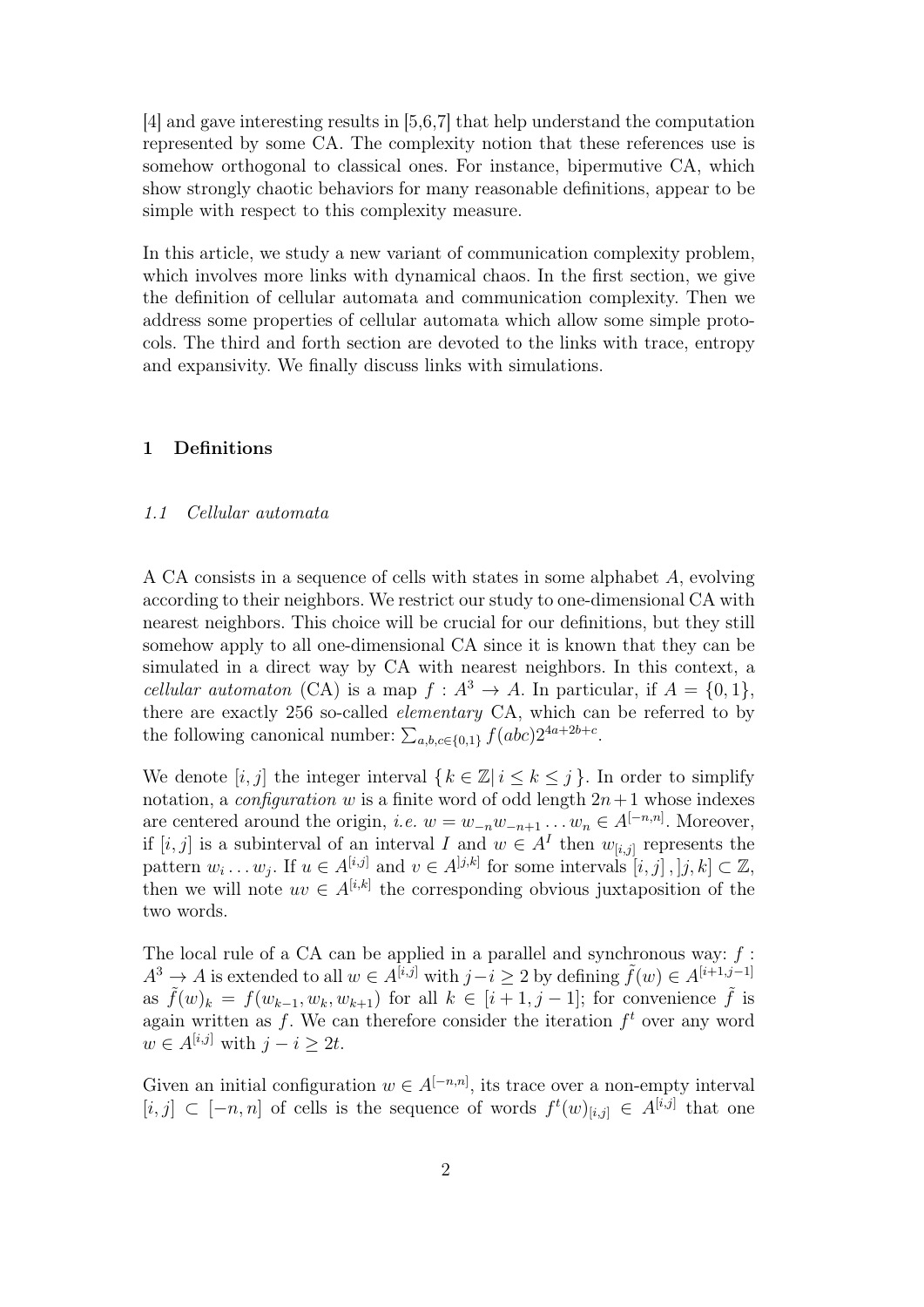observes in the space-time diagram for input w. One has to restrict this to time steps  $0 \le t \le n - \max(|i|, |j|)$  for which the states of all cells in  $[i, j]$  are defined. With the exception of Section 4, in the paper only the special case  $i = j$  is considered. One then gets:

$$
T_f^{\{i\}}: A^{[-n,n]} \to A^{[0,n-|i|]}
$$

$$
w \mapsto (t \mapsto f^t(w)_i)
$$

We will write  $T_f = T_f^{\{0\}}$ , corresponding to the central column of the computation triangle. It is a characteristic symbolic system linked to the CA dynamics, which was for instance proved very complex in [1].



Figure 1. Some traces of the configuration  $w = 00101100000101110$  by CA rule 28.

#### *1.2 Communication complexity*

Let f be a map defined over some Cartesian product  $X \times Y$  into A. If  $(x, y) \in X \times Y$ , consider that two people, Alice and Bob, are given x and y respectively, and must compute the value  $f(x, y)$  by communicating as little as possible between each other. This gives two variants of *communication complexity* (CC). The *multi-round CC* of f is the cost of the best communication protocol between the two players allowing one of them to produce the result  $f(x, y)$ . In other words, assume Alice and Bob agree on some deterministic protocol depending only on function  $f$  (a sequence of data exchange from one to another where each message may depend on the previous ones); we are interested in the maximum for all possible inputs x and y, of the number of bits exchanged between them, eventually allowing one of them to compute the result. The multi-round CC is the minimum of these maxima for all possible protocols they could have agreed on.

The *left* (*one-round*) *CC* is the worst case number of bits that Alice needs to send in order to allow Bob to directly compute the result; it corresponds to a protocol where only Alice sends information. We can similarly define the *right*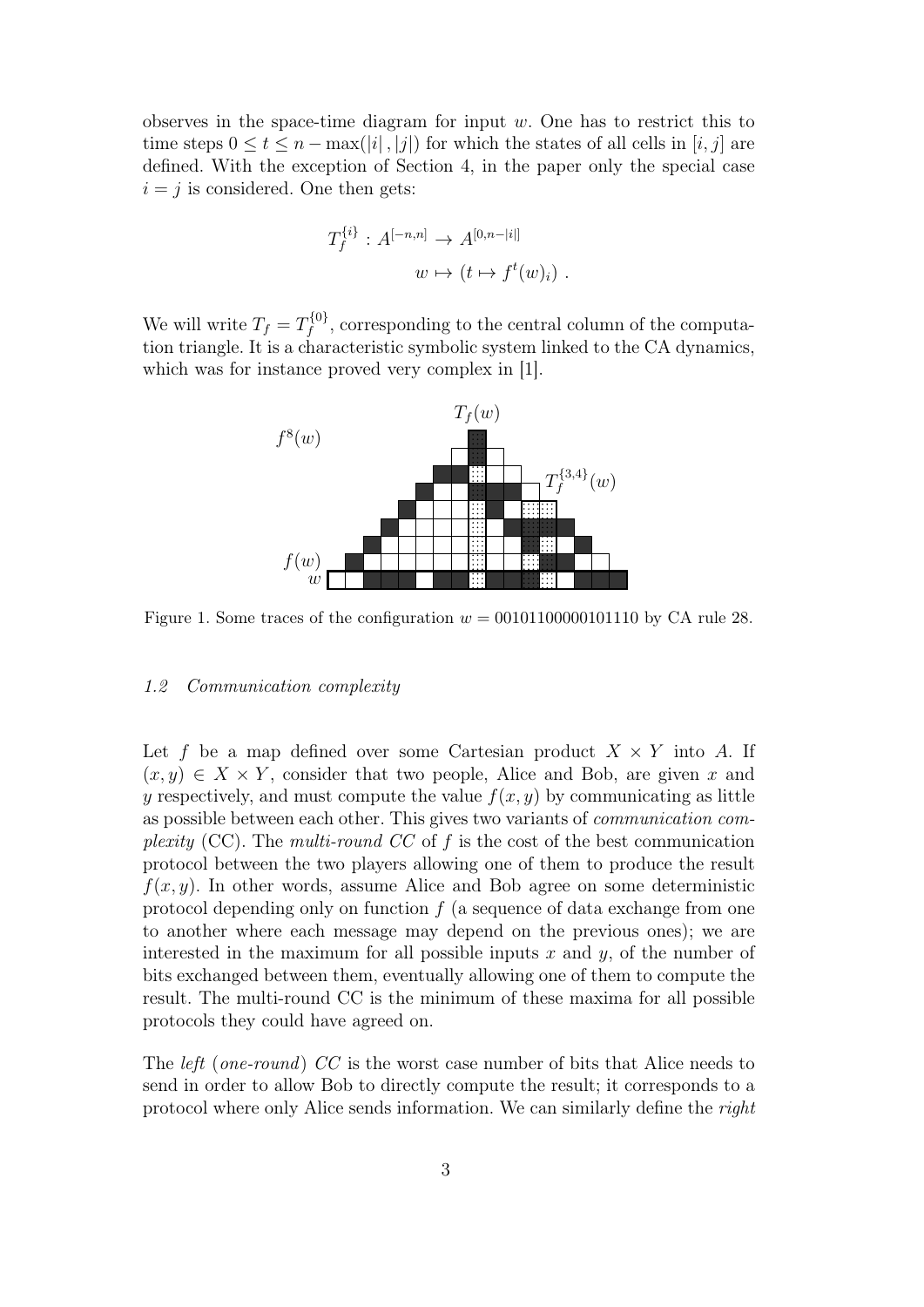*CC*. Of course, the multi-round CC is at most equal to the minimum between the two one-round CCs.

A function  $f: \{0,1\}^n \times \{0,1\}^n \rightarrow \{0,1\}$  can be represented by the square matrix M of size  $2^n$  such that  $M_{i,j} = f((u_{n-1} \ldots u_0), (v_0 \ldots v_{n-1}))$  if  $i =$  $k \leq n$  u<sub>k</sub>2<sup>k</sup> and  $j = \sum_{k \leq n} v_k 2^k$ . Then it is known (see for instance [9]) that the left (resp., right) CC of  $f$  can be seen as the logarithm of the number of distinct lines (resp., columns) in the matrix M. Moreover, the multi-round CC is conjectured in [10] to be polylogarithmic in the rank of M. We will see some examples of such matrices, which help to get an intuition of the asymptotic CC: the complexity of the matrix in terms of number of distinct columns or lines is very visual.

A subset  $S \subset X \times Y$  is a *fooling set* for f if for every two distinct pairs  $(x, y), (x', y') \in S$ , we have  $f(x, y) = f(x', y')$  and either  $f(x', y)$  or  $f(x, y')$  is distinct from  $f(x, y)$ .

Proposition 1 ([9]) *If a function* f *admits a fooling set* S*, then its multiround CC is lower-bounded by* log |S|*.*

#### *1.3 Traced communication complexity*

We can actually view a CA  $f$  as computing a function. The sequence of words  $f^t(w)$  for  $0 \leq t < n$  and  $w = w_{-n} \dots w_n \in A^{[-n,n]}$  (drawn in Figure 1) is the *computation triangle*. If we consider that Alice initially knows  $w_{-n} \ldots w_0$  and Bob  $w_0 \ldots w_n$ , it is obvious that the former can compute the word  $f^t(w)_{[t-n,-t]}$ and the latter the word  $f^t(w)_{[t,n-t]}$ , for  $0 \le t \le \left\lfloor \frac{n}{2} \right\rfloor$ 2 |. The other parts of the computation triangle will a priori require information exchange between Alice and Bob.

In [4,5], CC has been applied to CA, basically as that of the computation of the top cell, *i.e.* the CC of the map  $(w_{[-n,-1]}, w_{[1,n]}) \mapsto f^{n}(w)$ , for any  $n \in \mathbb{N}$ , where Alice and Bob share some fixed  $w_0$ . We will refer to this notion as *classical CC*. In [6], this notion was generalized to arbitrary cutting position (not always 0) between Alice's word and Bob's. In [7], some new problems, the so-called *invasion* and *cycle length*, were associated to the CA. In each of these, the idea is to consider the CA as complex (resp. simple) if the CC is asymptotically linear (resp. constant) when the size  $n$  of the input grows to infinity.

In a binary alphabet, the classical problem is for Alice and Bob to know whether the top cell of the computation triangle is a 1. Instead of this we can require them to determine whether some state 1 appears in the central column, *i.e.* whether  $f^t(w)_0 = 1$  for some step  $t \in [0, n]$ . More generally, having fixed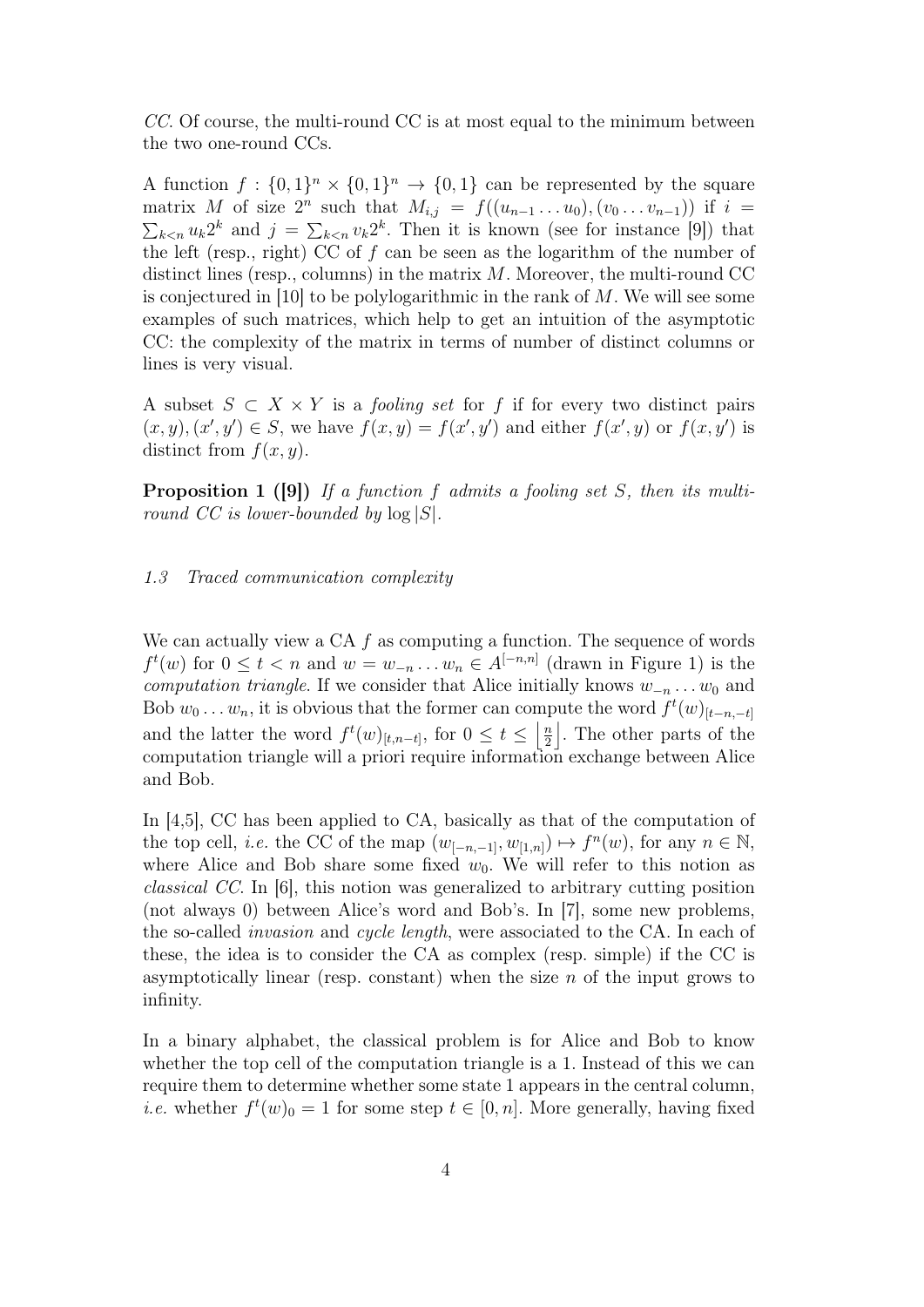an arbitrary alphabet A, an integer  $n \in \mathbb{N}$  and a word  $z \in A^{n+1}$ , consider the indicator function:

$$
\hat{f}_z : A^{[-n,1]} \times A^{[1,n]} \to \{0,1\}
$$

$$
(u,v) \mapsto \begin{cases} 0 & \text{if } T_f(uz_0v) = z \\ 1 & \text{otherwise.} \end{cases}
$$

Its CC will be referred to as the *traced CC*.



Figure 2. One-round protocol for the traced CC.

Note that the rule f and the word  $z$  are fixed, hence allowing Alice and Bob to agree on a protocol which will depend on them. We will see some examples of simple reasoning on the local rule to bound the CC corresponding to some given word z, often the uniform word  $z = 0^{n+1}$ . We then study some properties inspired by topological dynamics which imply either low CC for any word z or high CC for some word. The idea is more or less to consider a CA as (extremely) complex if there is a linear map of  $n$  which lower-bounds the maximal multi-round CC corresponding to the words of length  $n$ . On the contrary, it will be considered as (extremely) simple if any such CC is bounded by a constant. When considering the word  $0^{n+1}$ , note that (each version of) the CC  $\hat{f}_{0^{n+1}}$  is nondecreasing on n, since if a 1 appears in the trace within n steps, then in particular it appears within  $n + 1$  steps. We will abusively say that the CC of  $f_{0^{n+1}}$  is constant when it is asymptotically, *i.e.* when it is bounded by some constant.

In the next sections, an alphabet A, an integer  $n \in \mathbb{N}$  and a word  $z \in A^{n+1}$ are fixed, unless explicitly stated otherwise. Each figure presented further will represent, for some elementary CA f, the matrix of the function  $\hat{f}_{0^{n+1}}$  (assimilating gray with black), superposed with the corresponding matrix corresponding to the classical CC (assimilating white with gray); in other words,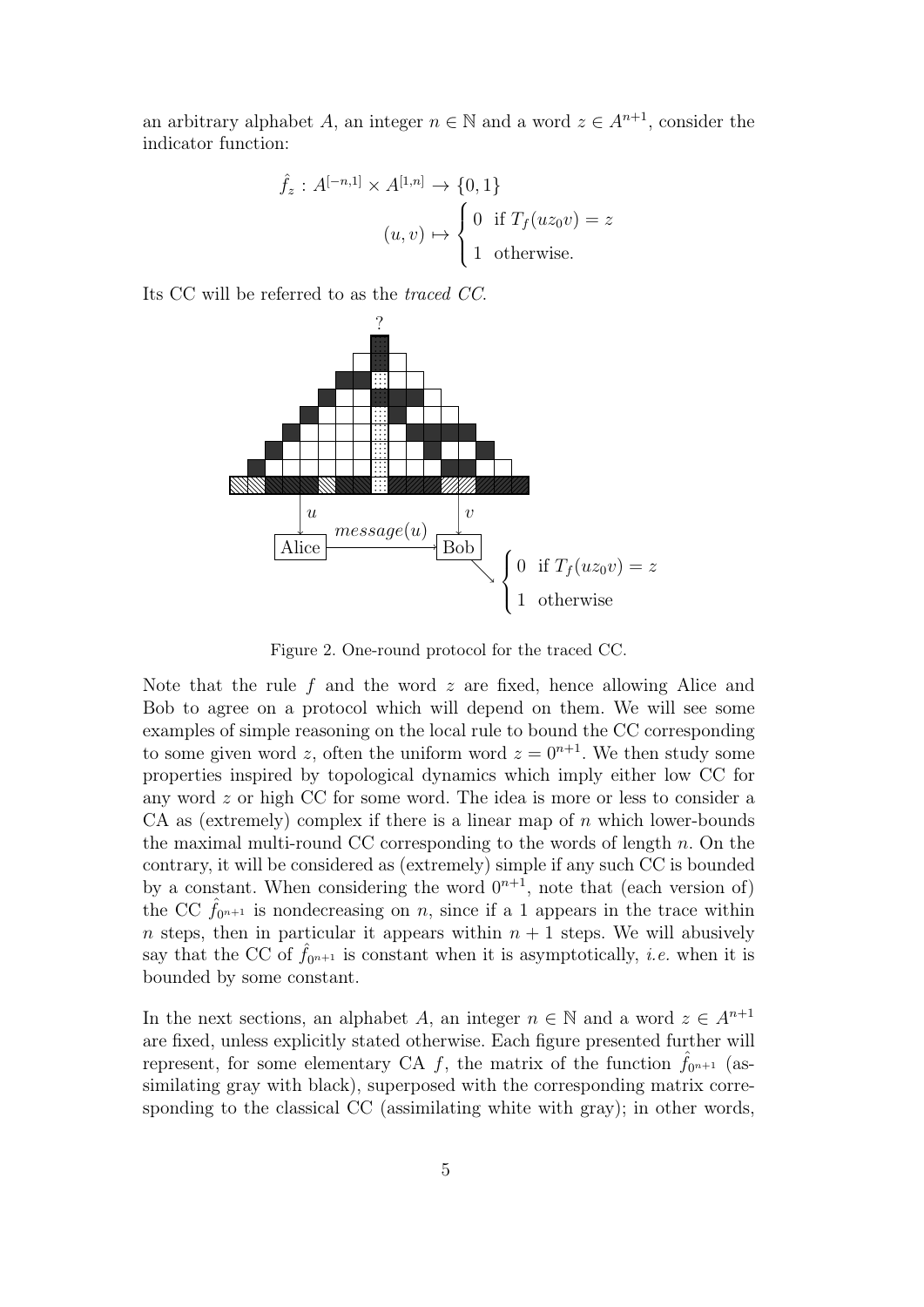gray cells correspond to the words whose evolution has reached state 1 but eventually came back to state 0.

## 2 Simple communications

#### *2.1 One-sided rules*

Similarly to the classical CC, the traced CC of any one-sided CA, *i.e.* those that depend only on either left cells or right cells, is clearly constant: one of the two parties is completely able to compute the function  $f<sub>z</sub>$  by himself. We can be a little more general in the (nearly) uniform case.

If  $B \subset A$ , then a CA f is B-leftsided if  $\forall a, c, d \in A, b \in B$ ,  $f(abc) = f(abd)$ . Similarly, we define B*-rightsided* CA. A CA is B*-onesided* if it is either Bleftsided or B-rightsided. If all letters of  $z$  are in  $B$ , one party can compute the evolution of the central cell if it stays in  $B$ ; if it does not, then the trace cannot be z. Hence, no communication is needed.

**Proposition 2** For any B-onesided CA f, the one-round CC for  $f_z$ , with  $z \in B^{n+1}$ *, is at most* 1*.* 

**Proof.** Let us prove the result for left CC; the case of right CC is symmetric.

- If it is B-leftsided, Alice can compute whether some letter which is not in B appears in the central cell and give the answer to Bob.
- If it is *B*-rightsided, she does not say anything to Bob; he will be able to find the answer by himself.  $\square$ find the answer by himself.

For  $z = 0^{n+1}$ , the previous proposition can be applied to the 64 0-onesided elementary CA (*B*-onesided for  $B = \{0\}$ ), *i.e.* those whose number can be written as  $a_7a_6a_4a_4a_3a_2a_0a_0$  or  $a_7a_6a_1a_0a_3a_2a_1a_0$  in base 2.

Figure 3. Matrix of the rule 143.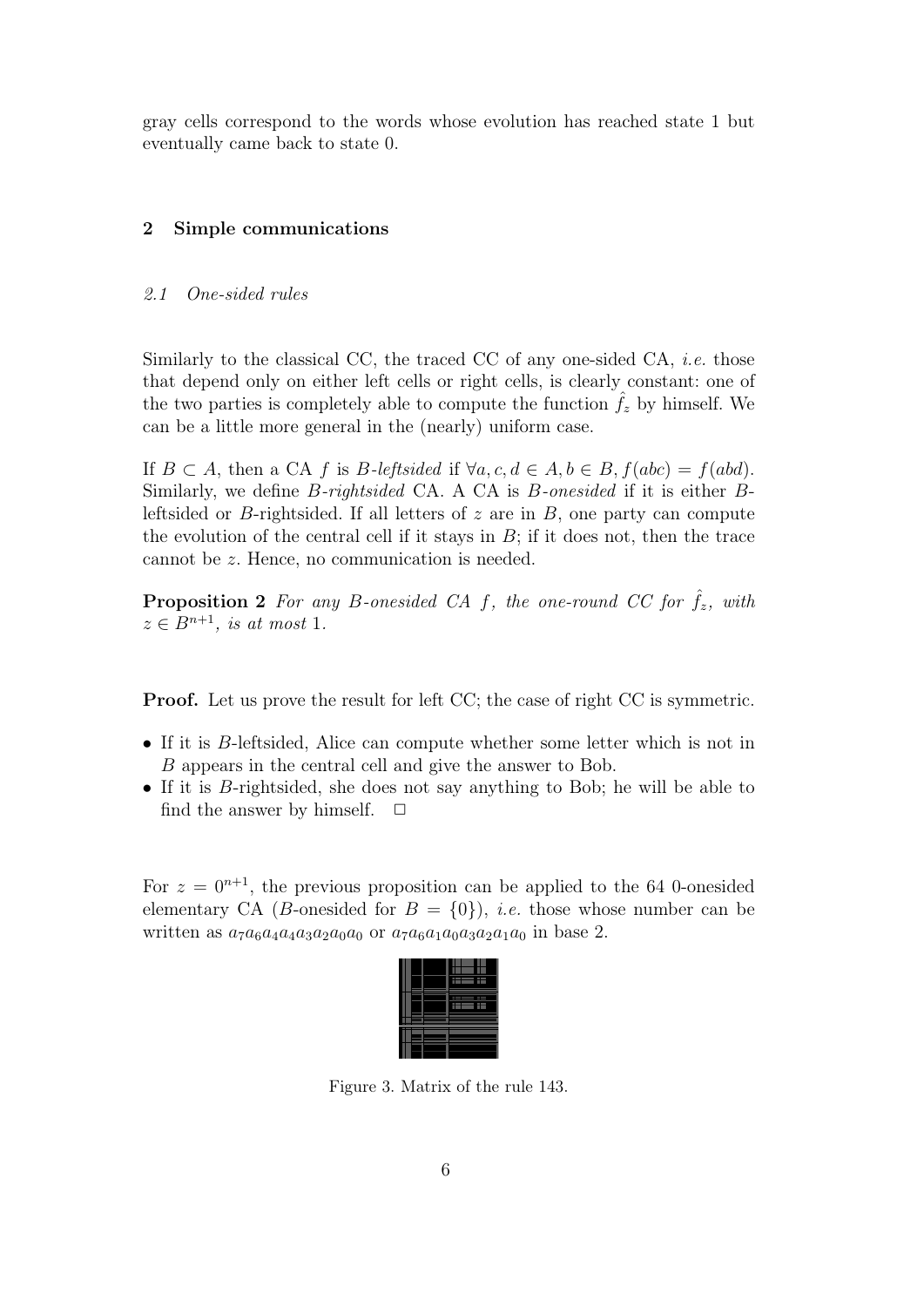#### *2.2 Spreading states*

A state  $0 \in A$  is *quiescent* for the CA f if  $f(000) = 0$ . Consider a subalphabet  $B \subset A$ . We note B the complementary subalphabet  $A \setminus B$  (we may also note  $\bar{0} = A \setminus \{0\}$ ). We say that B is *left semi-strongly spreading* (resp., *weakly spreading*) for the CA f if  $f(ABB) \subset B$  (resp.,  $f(B\overline{B}B) \subset B$ ). Symmetrically, right spreadingness can be defined.

We can see that any elementary CA for which state 1 is both left and right semi-strongly spreading and state 0 is quiescent has  $f_{0n+1}(u, v) = 1$  if and only if  $u0v$  contains some 1, which will progressively spread towards the center. The following proposition generalizes this observation.

**Proposition 3** If 0 *is quiescent and*  $\overline{0}$  *is left semi-strongly spreading, then the right CC for*  $f_{0^{n+1}}$  *is at most* 1.

**Proof.** If Bob has a letter in  $\overline{0}$ , then he knows that it will spread towards the center, and he can say with one bit to Alice that  $\hat{f}$  will give 1. Otherwise Alice knows that he has word  $v = 0^n$ .  $\Box$ 

Symmetrically, if 0 is quiescent and  $\overline{0}$  is right semi-strongly spreading, then the left CC for  $f_{0^{n+1}}$  is constant. On the other hand, if f is an elementary CA such that  $\overline{0}$  is semi-strongly spreading but 0 is not quiescent, then a rapid case study shows that we always have  $\hat{f}_{0^{n+1}} = 1$  as soon as  $n > 1$ . We globally obtain, whenever  $\overline{0}$  is semi-strongly spreading, a constant CC for  $f_{0^{n+1}}$ . This corresponds to the 96 elementary CA whose number in base 2 can be written either as  $a_7a_611a_3a_2a_1a_0$  or as  $a_7a_61a_4a_3a_21a_0$ .



Figure 4. Matrix of the rule 182.

#### *2.3 Stagnating states*

A word  $u \in A^*$  is *stagnating* for the CA f if  $\forall a, b \in A$ ,  $f(aub) = u$ .

In this subsection, we assume  $A = \{0, 1\}$ . Note that if 0 is stagnating, then the rule is both 0-leftsided and 0-rightsided and we have already seen that the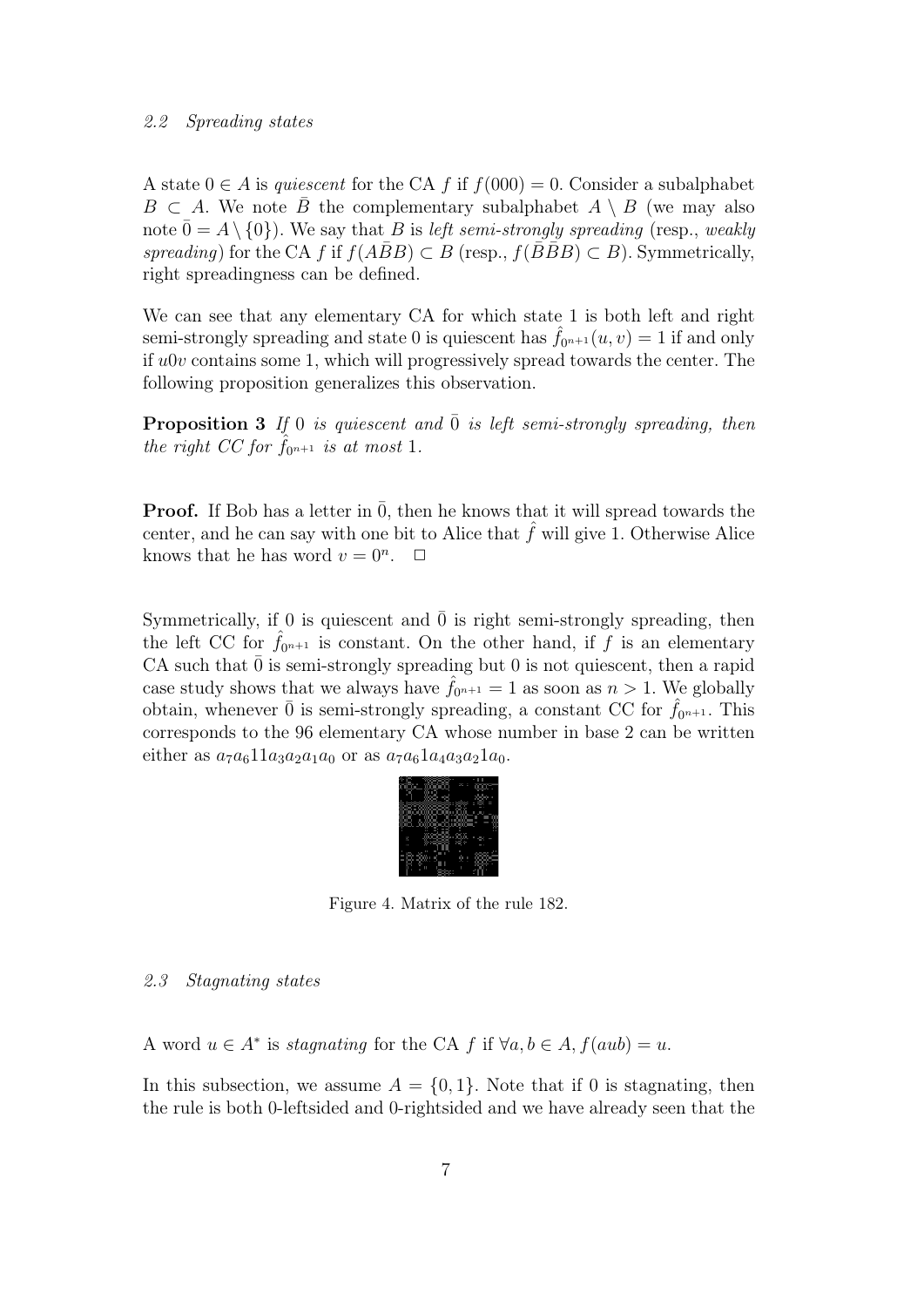one-round CC is constant. We can generalize this to the following case.

Proposition 4 *If* 0 *is quiescent and* 1 *is neither left nor right weakly spreading, then both one-round CCs for*  $f_{0^{n+1}}$  *are at most* 1.

## Proof.

- If  $f(101) = 0$ , then 0 is stagnating; this is a subcase of Proposition 2.
- If  $f(101) = 1$ , then 00 is stagnating, but single 0s disappear. Hence  $f(u, v) =$ 0 if and only if  $u_{-1} = 0$  or  $v_1 = 0$ . The result of this test can be transmitted in one bit.  $\Box$

This proposition applies to the elementary CA who map 0 to any neighborhood containing two consecutive 0s, *i.e.* whose number in base 2 can be written  $a_7a_6a_50a_3a_200.$ 



Figure 5. Matrix of the rule 232.

**Remark 5** *Any elementary CA f with stagnating* 1 *has a CC for*  $\hat{f}_{0^{n+1}}$  *equal to its classical CC. Indeed, for any words*  $u \in A^{[-n,-1]}$  *and*  $v \in A^{[1,n]}$ ,  $\hat{f}_{0^{n+1}}(u, v)$ *is equal to*  $f^n(u0v)$ *. For instance, from [7], the CA 222 has logarithmic CC for*  $f_{0^{n+1}}$ *.* 



Figure 6. Matrix of the rule 222.

## 3 Trace protocol

In order to decide whether  $T_f(uz_0v) = z$  or not, Alice and Bob need to compute only until the first step  $t \in [1, n]$  when the central state does not correspond to  $z_t$ . In a first approximation, each of them can compute their side by assuming that the central column corresponds to  $z$  – note that this central column and his/her initial word completely determine his/her half-triangle, since the rule has radius  $1$  – and then check if this assumption could lead to a contradiction.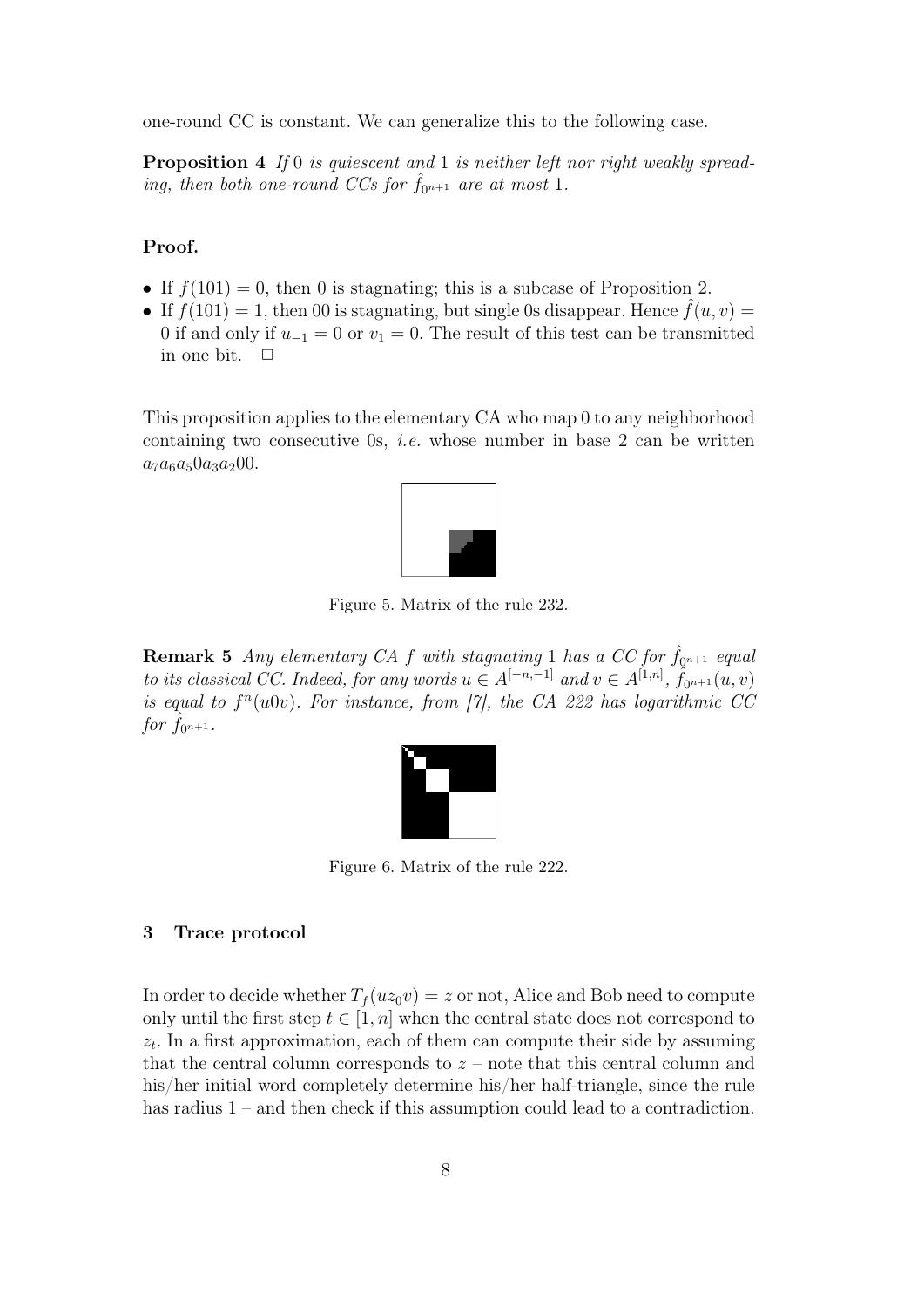Formally, for  $v \in A^{[1,n]}$  we define  $f_{\to z}^0(v) = v$  and for  $t < n - 1$ ,  $f_{\to z}^{t+1}(v) =$  $f(z_t f_{\to z}^t(v))$ , which is still an element of  $A^{[1,n]}$ . Then  $T_{f\to z}(v)=(f_{\to z}^t(v)_1)_{t\leq n}$ represents the column that should be just right to the column  $z$  in a computation triangle where Bob has word  $v$  (if ever such a triangle is possible).



Figure 7. Trace protocol in Bob's side.

The word  $T_{f\rightarrow z}(v)$  actually represents a valid message from Bob to Alice. In particular, if it has a short algorithmic complexity, then the right CC will be low.

**Proposition 6** The right CC for  $\hat{f}_z$  is upper-bounded by  $\left| \log \left| T_{f \to z}(A^{[1,n]}) \right| \right|$ \* *.*

**Proof.** If Alice has word u, Bob word v and m is such that for any step  $t < m$ , the central letter of  $f^t(uz_0v)$  is  $z_t$ , then by an immediate recurrence, we have  $\forall t < m, f^{t+1}(uz_0v)_0 = f(T_{f \leftarrow z}(u)_t z_t T_{f \rightarrow z}(v)_t)$ . In  $\left[ \log \left| T_{f \rightarrow z}(A^{[1,n]}) \right| \right]$ | bits, Bob can encode the data of the word  $T_{f\rightarrow z}(v)$ , and give it to Alice. She can then compute  $T_{f \leftarrow z}(v)$ ; she answers that  $\hat{f}_z(u, v) = 0$  if and only if the successive central cells represent a valid application of the local rule when juxtaposing the three columns.

Let us see a little variant of the previous result. Consider the set  $\tau_{f\rightarrow z}$  =  $T_f^{\{1\}}(w) \mid w \in A^{[-n,n]}$  and  $T_f(w) = z$  of all possible columns juxtaposed at the right of  $z$  in some (full valid) computation triangle. Note that all of its elements can be written as  $T_{f\rightarrow z}(w_{[1,n]})$ , but the converse is false in the sense that the right half-triangle built with some  $T_{f\rightarrow z}(v)$  could be impossible to extend to the left.

**Proposition 7** *The right CC for*  $\hat{f}_z$  *is upper-bounded by*  $\lceil \log(|\tau_{f\rightarrow z}|+1) \rceil$ *.* 

Proof. Looking back at the previous proof, note that Bob can encode in  $\lceil \log(|\tau_{f\to z}| + 1) \rceil$  bits the data of the word  $T_{f\to z}(v)$  in the case when it belongs to  $\tau_{f\rightarrow z}$ , and some prespecified extra code otherwise. In the first case, Alice will be able to compute  $\hat{f}_z(u, v)$  as before. In the second case, Alice will know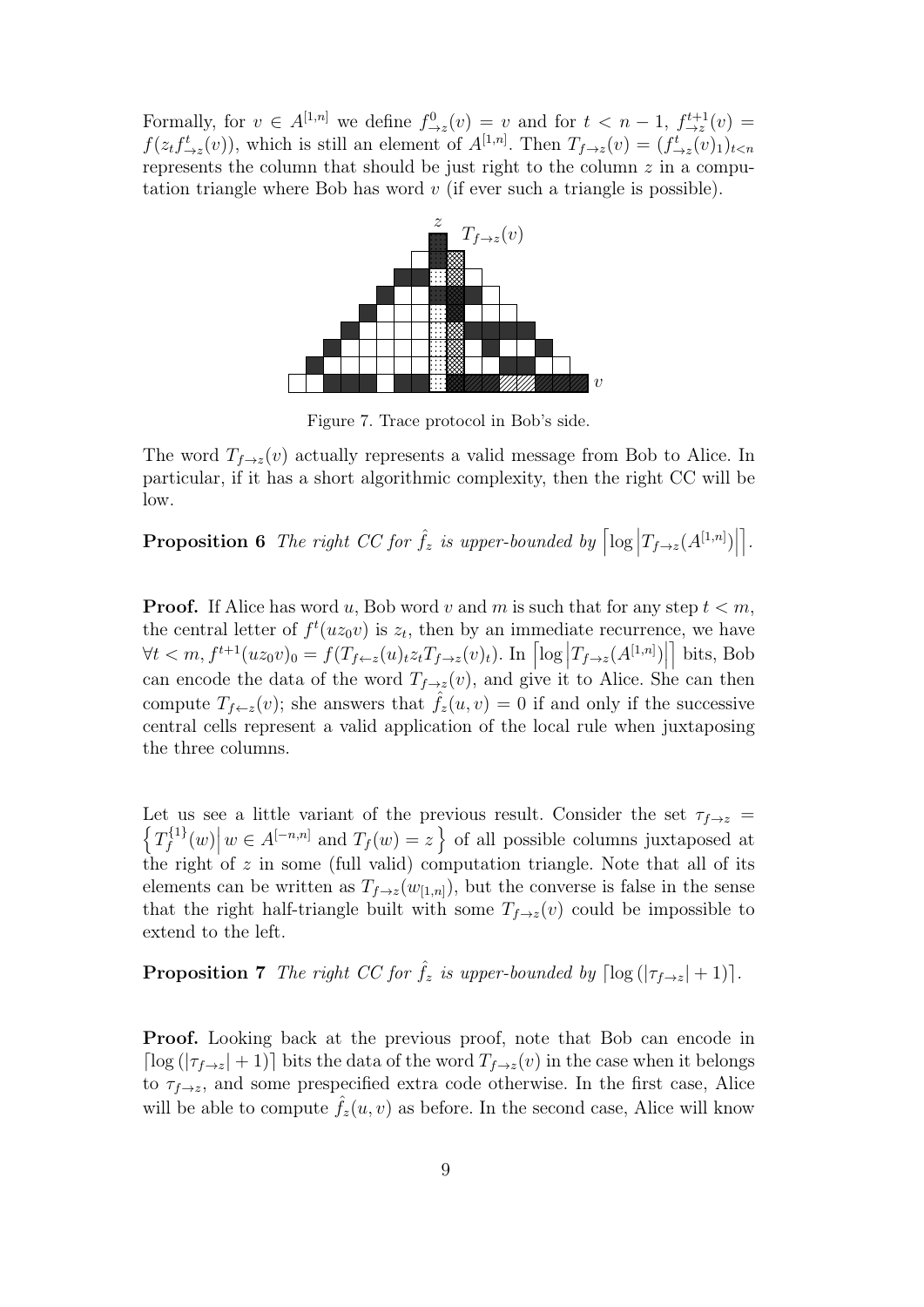that there is no possible initial word of right part v which can give  $z$  as a trace, hence  $\hat{f}_z(u, v)=0$ .  $\Box$ 

Symmetrically, we can define  $T_{f \leftarrow z}$  and  $\tau_{f \leftarrow z}$  in Alice's side. The left CC for  $\hat{f}_z$  is upper-bounded by  $\left| \log \left| T_{f \leftarrow z}(A^{[1,n]}) \right| \right|$  $\left[ \right]$ , and by  $\left[ \log \left( \left| \tau_{f \leftarrow z} \right| + 1 \right) \right]$ .

#### *3.1 Grouping*

Let us see a simple class of CA where Alice and Bob's sides can be seen independently enough, each one with the information of the trace, to get a very low CC: they do not even need to send their  $T_{f\rightarrow z}$  or  $T_{f\leftarrow z}$  words to one another.

Let  $f: A^3 \to A$  be a CA. We define its 2-grouped as the CA  $f^{<2>}$  on alphabet A<sup>2</sup> defined by  $f^{<2>}((x_{-1}, y_{-1}), (x_0, y_0), (x_1, y_1)) = (f(y_{-1}, x_0, y_0), f(x_0, y_0, x_1)).$ It can be seen as the same CA where the cells have been grouped 2 by 2.

Grouping is one of the interesting tools allowing to define cellular simulation and intrinsic universality, which are a way to order the CA in terms of their ability to embed the dynamics of other CA (see for instance [2]). The classical CC of CA has been used to prove the non-ability of a CA to simulate other CA, based on the fact that this CC is nonincreasing with simulation. We will see that it is no more the case for traced CC.

**Proposition 8** *For any* 2*-grouped CA*  $f = g^{2>}$  *and any word*  $z \in A^{n+1}$ *, the one-round CC of*  $\hat{f}_z$  *is at most* 1.

**Proof.** It can be seen that  $T_f(uz_0v) = z$  if and only if both  $T_{f \leftarrow z}(u) \in \tau_{f \leftarrow z}$ and  $T_{f\rightarrow z}(v) \in \tau_{f\rightarrow z}$ : the 2-block construction allows to glue any two valid half-triangles together into a full valid computation triangle. If Alice has word u and Bob v, he can compute  $T_{f\rightarrow z}(v)$  and check whether it belongs to  $\tau_{f\rightarrow z}$ . It only needs to send the result of this test to Alice.  $\Box$ 

As a result, even the simplest simulation, *i.e.* the reverse operation of 2 grouping, can increase the traced CC.

#### 3.2 B\*onesided rules

Let us see a simple case where Proposition 7 can be applied, which corresponds to some other kind of partial onesidedness. If  $B \subset A$ , then a CA f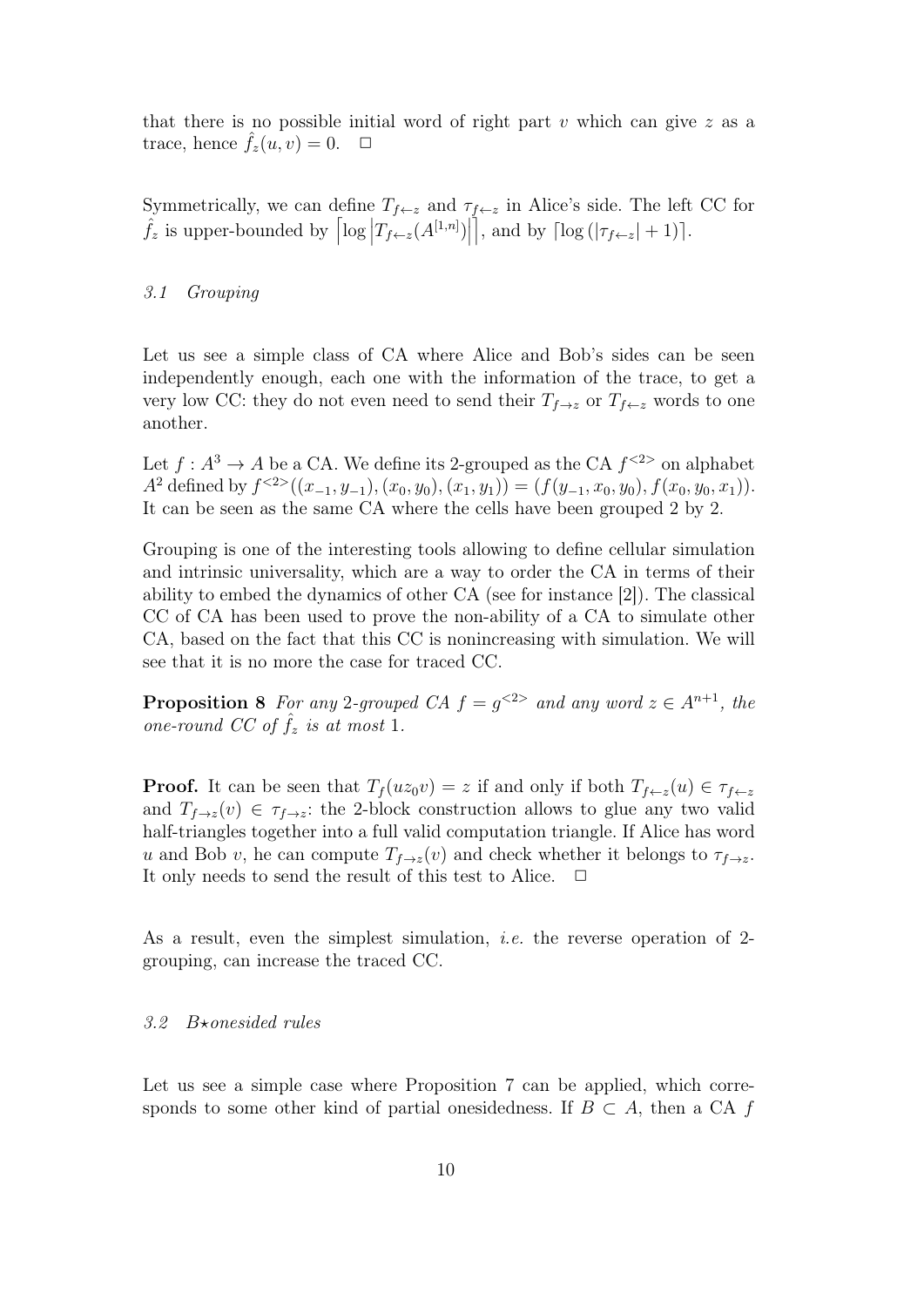is B $\star$ *leftsided* if  $\forall b, c, d \in A, \forall a \in B, f(abc) = f(abd)$ . Similarly, we define B!*rightsided* CA.

**Proposition 9** If  $z \in B^{n+1}$  and f is B\*leftsided, then the right CC for  $\hat{f}_z$  is *constant.*

**Proof.** For any two words  $w, w' \in A^{[-n,n]}$ , if  $T_f(w) = T_f(w') = z$  and  $w_1 = w'_1$ , then by the B\*leftsided property we have  $f(w)_1 = f(w')_1$ , and by induction, for any  $t < n$ ,  $f^t(w)_1 = f^t(w')_1$ . It results that the words of  $T_{f\rightarrow z}(A^{[1,n]})$ are determined by their first letter, which gives  $\left|T_{f\rightarrow z}(A^{[1,n]})\right| = |A|$ . From Proposition 6, the right CC for  $\hat{f}_z$  is then bounded by  $\lceil \log |A| \rceil$ .  $\Box$ 

Intuitively, if Bob has the word  $v$ , then it is sufficient for him to send to Alice the initial state  $v_1$  of his first cell, since the evolution of this cell will not depend on cells which are on the right if he assumes that the central column is z. Alice can thus compute  $T_{f\rightarrow z}(v)$  and then know whether the central cell will reach some state which does not correspond to z.

Similarly, if f is B\*rightsided, then the left CC for  $\hat{f}_z$  is constant. Overall, the proposition applies to the elementary CA whose number in base 2 can be written  $a_7a_6a_5a_4a_2a_2a_0a_0$  or  $a_7a_2a_5a_0a_3a_2a_1a_0$ .

|  | I |
|--|---|
|  |   |
|  |   |

Figure 8. Matrix of the rule 159.

The hypothesis is satisfied in two cases: the cell just on the right of the word z has a state which either loops, or remains always the same. In the latter case and for a binary alphabet, we can be slightly more general if we allow logarithmic communications.

**Proposition 10** *If*  $\exists a \in \{0, 1\}$ ,  $f(0a0) = f(0a1) = a$ , then the right CC for  $\hat{f}_{0n+1}$  is upper-bounded by  $\lceil \log(n+1) \rceil$ .

**Proof.** Note that 
$$
\gamma: T_{f\to 0^{n+1}}(A^{[1,n]}) \to [0,n] \cup \{+\infty\}
$$
 is injective, with in-

verse  $\gamma^{-1}(t) = \bar{a}^t a^{n-t}$  if  $t < n$ ,  $\bar{a}^n$  if  $t = +\infty$ . Hence  $T_{f \to 0^{n+1}}(A^{[1,n]}) \leq n+1$ , and we conclude thanks to Proposition 6.  $\Box$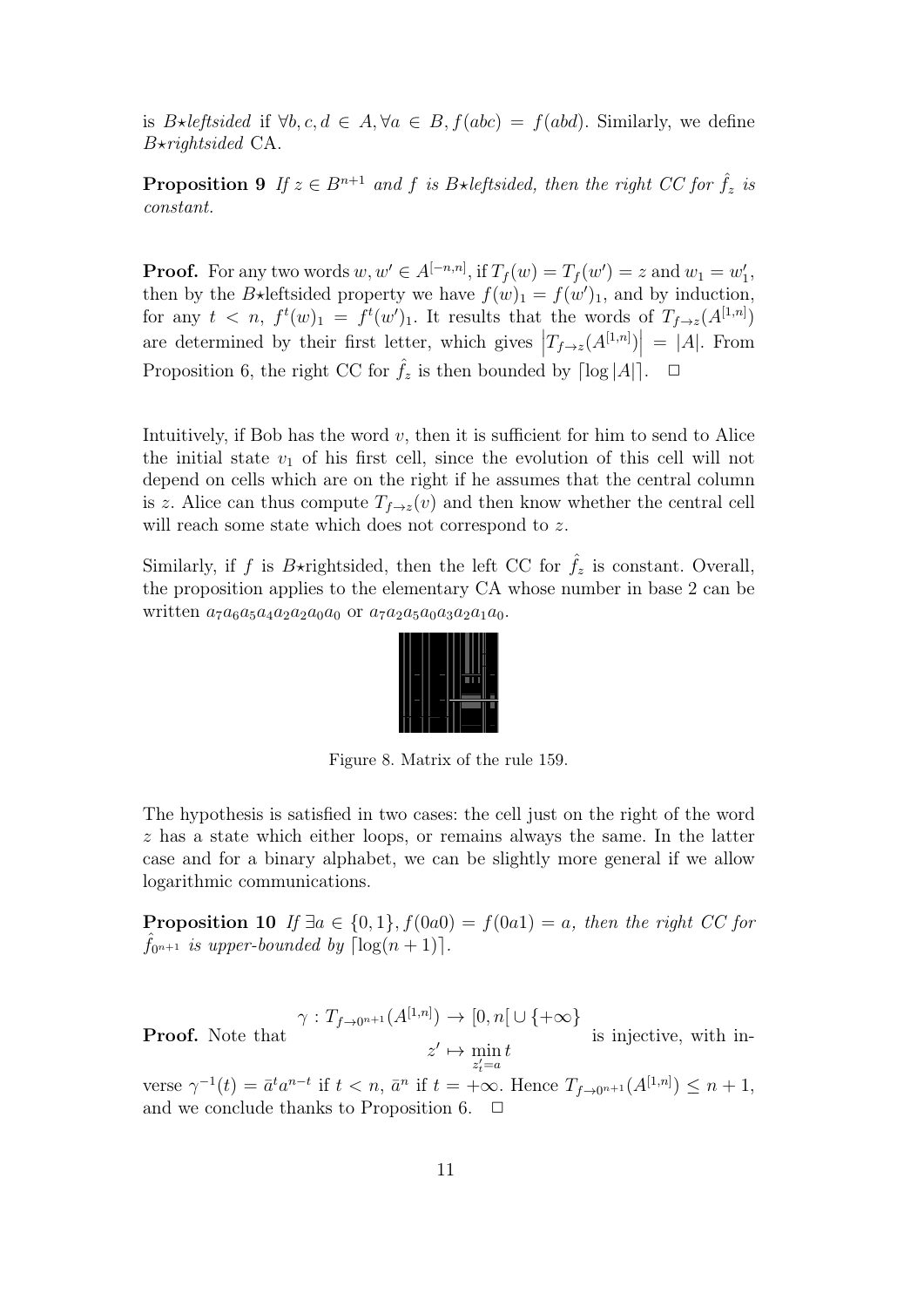Intuitively, if Bob has the word  $v$ , then it is sufficient for him to send to Alice the first generation when some a appears in  $T_{f\rightarrow 0^{n+1}}(v)$  and  $+\infty$  if a never appears. Indeed, Alice will then know entirely this word, and be able to compute the result.

Similarly, if  $\exists a \in \{0,1\}, f(0a0) = f(1a0) = a$ , then the left CC for  $\hat{f}_{0n+1}$ is at most logarithmic. Note that the previous case includes that, already seen, of CA having stagnating 0, or stagnating 1, and more generally any elementary CA whose number in base 2 can be written  $a_7a_6a_5a_4a_3a_2a_0a_0$  or  $a_7a_6a_5a_4a_2a_2a_1a_0.$ 



Figure 9. Matrix of the rule 105.

## *3.3 Entropy*

The next notions come from topological dynamics, but we emphasize here the point of view based on the trace of configurations as finite words. Even though it is not crucial, the logarithms will be assumed binary.

The *entropy* of the trace over cells  $[i, j] \subset \mathbb{Z}$  is the limit

$$
h_{j-i} = \lim_{n \to \infty} \frac{\log \left| T_f^{[i,j]}(A^{[-n,n]}) \right|}{n} .
$$

Thanks to the parallelism of the rule application, it only depends on the difference  $j - i$  (and on the CA). The *entropy* of the CA f is the supremum h of the entropies of the traces over  $[i, j]$ , when  $j-i$  grows. This notion represents somehow the degree of "disorder" in the apparent evolution of the CA.

Proposition 7 gives us the following rough upper bound on the CC of  $f_z$ .  $\left[ \log \left( \left| T_f^{\{1\}}(A^{[-n,n]}) \right| + 1 \right) \right]$ . This allows us to state that null-entropy CA have sublinear one-round CC for  $\hat{f}_z$ . On the contrary, for CA of entropy  $h > 0$ , it is known that the entropy  $h_{i-i}$  of any nontrivial trace over [i, j] is also strictly positive, and in that case the one-round CC for  $f_z$  and for a large n is at most  $h_1n + o(1)$  which itself is at most  $hn + o(1)$ .

The inequality  $h_{i-i}$ <sup>n</sup> ≤ hn corresponds to an interesting open problem on the structure of CA computations: whether there exists a computable bound on  $[i, j]$  (maybe width 2) such that  $h_{j-i} = h$  (see for instance [3]). The inequality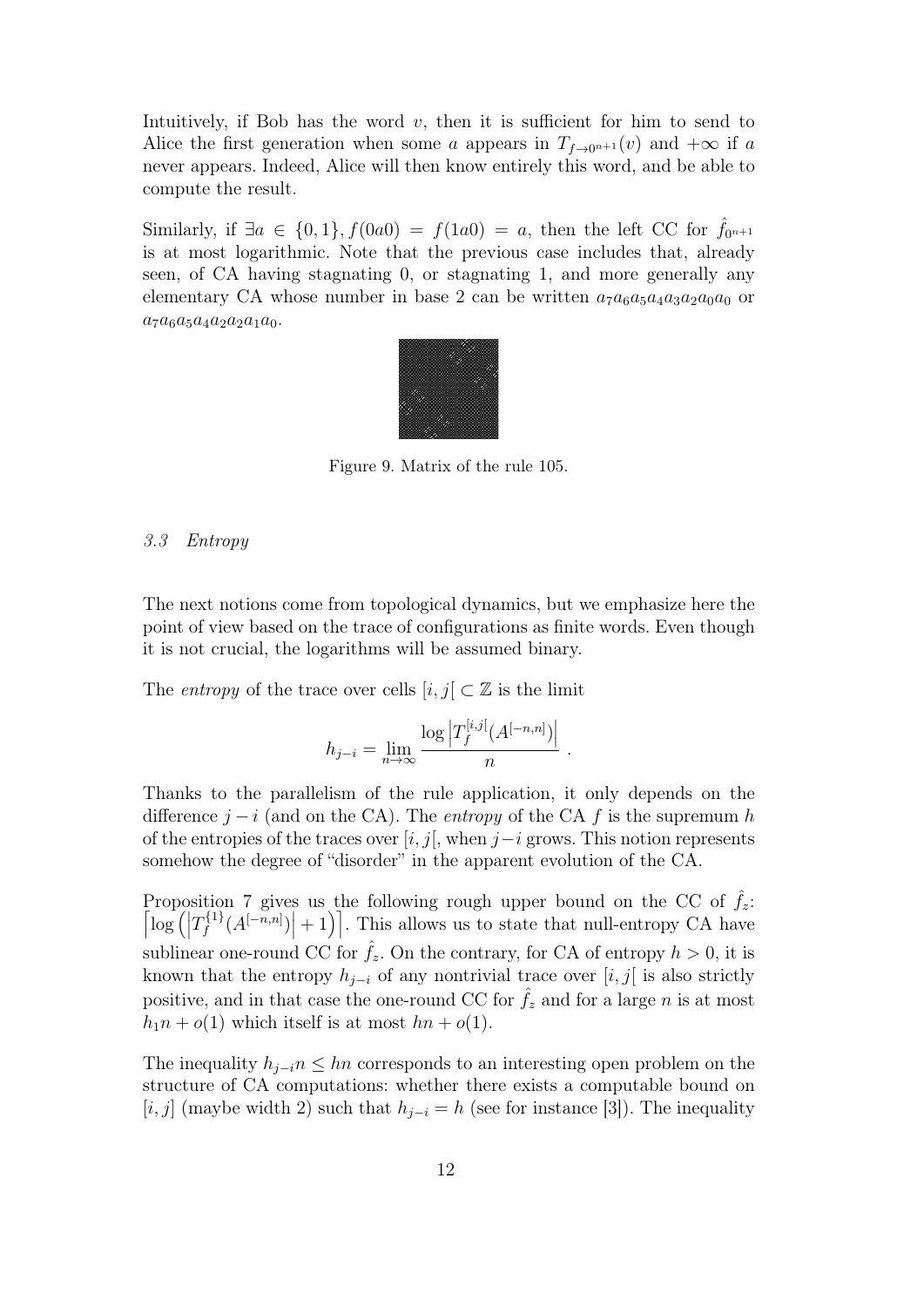$c \leq h_{j-i}n + o(1)$  is more specific to our problem. It is not tight at all because the entropy gives intuition about the disorder visible in a finite window of the computation, without distinguishing whether the disorder comes from one single side or both, which is our purpose. For instance, onesided CA could give rise to a complex trace – like the shift CA, for which  $T_f(A^{[-n,n]})$  is the whole  $A^{n+1}$  – but we have already seen that their CC is simple.

## *3.4 Equicontinuity*

A CA f is *equicontinuous* if for any  $[i, j] \subset \mathbb{Z}$ , the cardinality of  $T_f^{[i,j]}(A^{[-n,n]}),$ with  $n \geq \max(|i|, |j|)$ , is bounded by a constant. From [8], this notion corresponds to ultimately periodic CA, or equivalently to those for which the width-1 trace  $T_f(A^{[-n,n]})$  has bounded cardinality for  $n \in \mathbb{N}$ . This notion represents an extreme stability of the system, since distant cells cannot influence each other. Such CA were proved to have simple classical CC in [7]. Here too, thanks to Proposition 7, we can see that equicontinuous CA have a constant one-round CC for  $f_z$ .

#### 4 Expansivity

We now deal with CA presenting some kind of complexity, which will give us high CC. At the extreme opposite of equicontinuity, we say that a CA  $f$  is (*positively*) *right-expansive* if there exists some time step  $t_f^{\rightarrow} \in \mathbb{N} \setminus \{0\}$  such that any two words  $w, w' \in A^{[-t_f^{\to}, t_f^{\to}]}$  with the same trace  $T_f^{[-1,0]}(w) = T_f^{[-1,0]}(w')$ have the same letter  $w_1 = w'_1$  just on the right. In other words, being given the trace, we can rebuild – in a unique way – the right part of the initial finite word.

The simplest right-expansive CA are the *right-permutive* ones, *i.e.* the rules  $f: A^3 \to A$  such that  $\forall a, b, c, d \in A, c \neq d \Rightarrow f(abc) \neq f(abd)$ . It can be noted that they correspond to  $t_f^{\rightarrow} = 1$ . In particular, for any  $u \in A^{[-n,-1]}$ , the restriction of  $T_f$  over the set  $u\hat{A}^{[0,n]}$  is a bijection onto  $A^{n+1}$ . A well-known example is rule 90, which acts as an exclusive-or gate over the two extreme neighbors.

The notion of expensiveness is rather precise, but we can generalize it to some kind of subsystems of CA, in order for our lower bounds of CC to concern more CA, since it is intuitive that a system is at least as complex as its subsystems. Let us then define, in our setting, what corresponds to the symbolic notion of subshift of finite type. If  $\mathcal{F} \subset A^*$  is a finite language of *forbidden patterns* and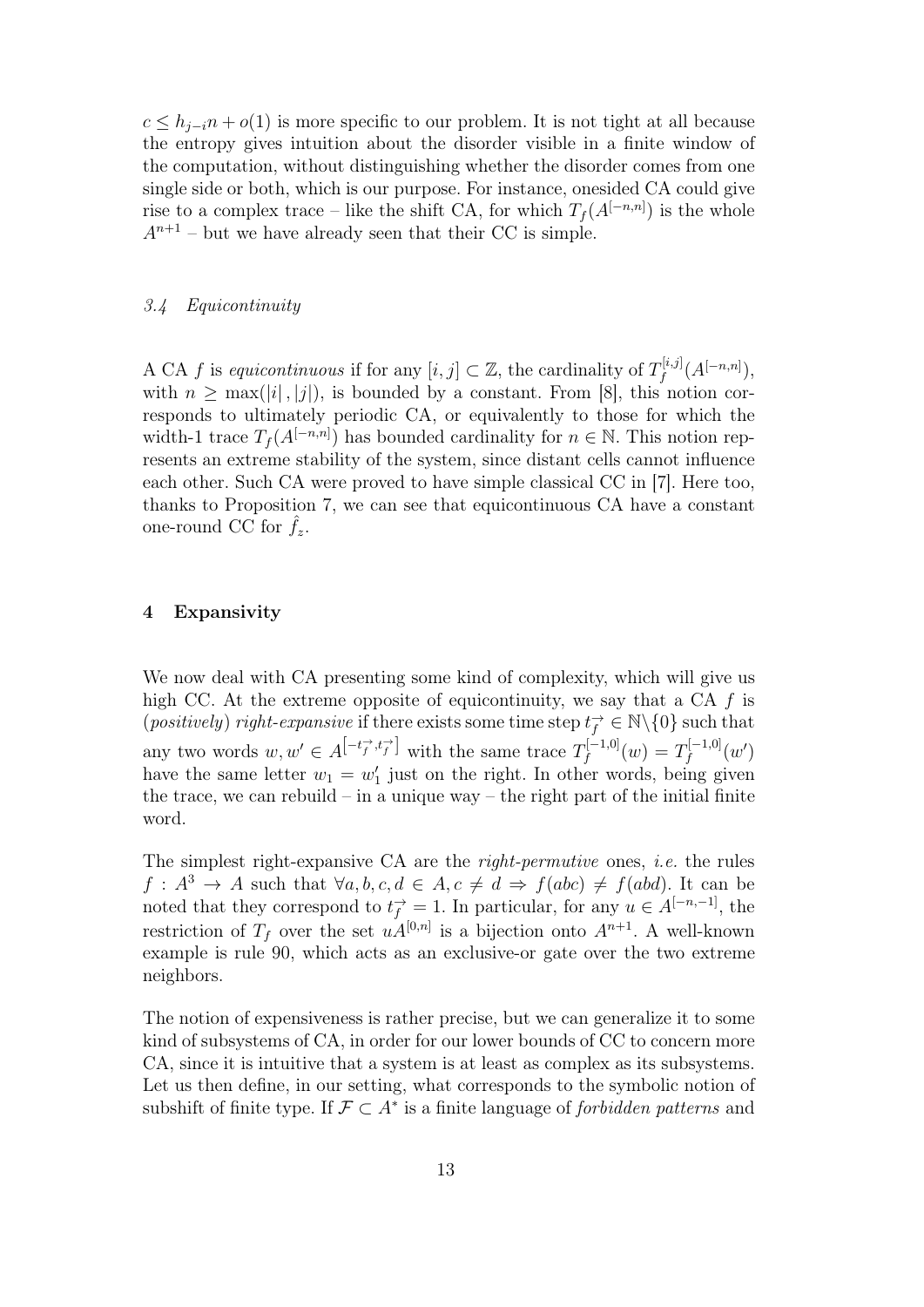$[i, j] \subset \mathbb{Z}$ , we note

$$
\Sigma_{[i,j]} = \Sigma_{[i,j]}^{\mathcal{F}} = \left\{ w_i \dots w_j \in A^{[i,j]} \middle| \forall [i',j'] \subset [i,j], w_{[i',j']} \notin \mathcal{F} \right\} .
$$

Consider the restriction  $f_{|\Sigma}$  of the extended rule of the CA f to  $\bigcup_{[i,j]\subset\mathbb{Z}}\sum_{[i,j]}$ . It is called a *subautomaton* if this set is stable, *i.e.* f does not create forbidden patterns:  $\forall [i, j] \subset \mathbb{Z}, f(\sum_{[i-1,j+1]}^{j} ) \subseteq \sum_{[i,j]}^{j}$ .

The subautomaton  $f_{\mid \Sigma}$  is *right-expansive* if there exists some time  $t_f^{\rightarrow} \in \mathbb{N} \setminus \{0\}$ such that any two words  $w, w' \in \Sigma_{\left[-t_f^{\rightarrow}, t_f^{\rightarrow}\right]}$  with the same trace  $T_f^{\left[-1,0\right]}(w) =$  $T_f^{[-1,0]}(w')$  have the same letter  $w_1 = w'_1$  just on the right.

If we iterate this with a growing trace size, we can rebuild all letters of the right half of the initial word: for any  $n \in \mathbb{N}$  and any  $y \in T_f^{[-1,0]}(\Sigma_{[-n,n]})$ , there exists a unique  $v \in \Sigma_{\left[1,\left\lfloor n/t_{f}^{+}\right\rfloor\right]}$  such that any  $w \in \Sigma_{\left[-n,n\right]}$  with  $T_{f}^{\left[-1,0\right]}(w) = y$ satisfies  $w_{[1,\lfloor n/t_f^{\rightarrow}\rfloor]} = v$ . This bijection gives in particular that the entropy of an expansive CA f (with  $\Sigma_{[-k,k]} = A^{[-k,k]}$ ) is at least  $\frac{\log|A|}{t_f^2}$ .

Intuitively, if we consider some computation triangle where both the right part  $w_{[0,n]}$  of the initial configuration and the trace  $T_f(w)$  are fixed, then it is clear that there is always at most one way to complete the right part of the triangle. In the right-expansive case, there is also at most one way to complete a portion  $w_{\left[-\left\lfloor n/t_f^{\rightarrow}\right\rfloor,0\right]}$  of the left part.

We say that the subautomaton of some CA is *right-permutive* if it is the subautomaton of some (possibly different) right-permutive CA. This implies that it is right-expansive. Symmetrically, we can define *left expansive* CA or subautomata, with some particular time step  $t_f^{\leftarrow}$ , and *left-permutive* CA or subautomata with  $t_f^{\leftarrow} = 1$ . A CA or subautomaton is *expansive* if it is both left and right expansive. It is *bipermutive* if it is both left-permutive and rightpermutive.

Now the definition of  $t_f^{\rightarrow}$  helps us build large fooling sets.

**Lemma 11** Let  $f_{\mid \Sigma}$  be an expansive subautomaton of some CA,  $z \in A^{n+1}$ , *and*

$$
W_z = \left\{ w \in \Sigma_{\left[-\left\lfloor \frac{n}{t_f^*} \right\rfloor, \left\lfloor \frac{n}{t_f^*} \right\rfloor\right]} \middle| \exists x, y, xwy \in \Sigma_{[-n,n]}, T_f(xwy) = z \right\}.
$$

*Then the multi-round CC of*  $\hat{f}_z$  *is lower-bounded by*  $\log |W_z|$ *.* 

**Proof.** For any  $w \in W_z$ , let us define  $\gamma(w) = (x_w w_{\left[-\left\lfloor n/t_f^{\leftarrow}\right\rfloor, -1\right]}, w_{\left[1,\left\lfloor n/t_f^{\rightarrow}\right\rfloor\right]} y_w)$ ,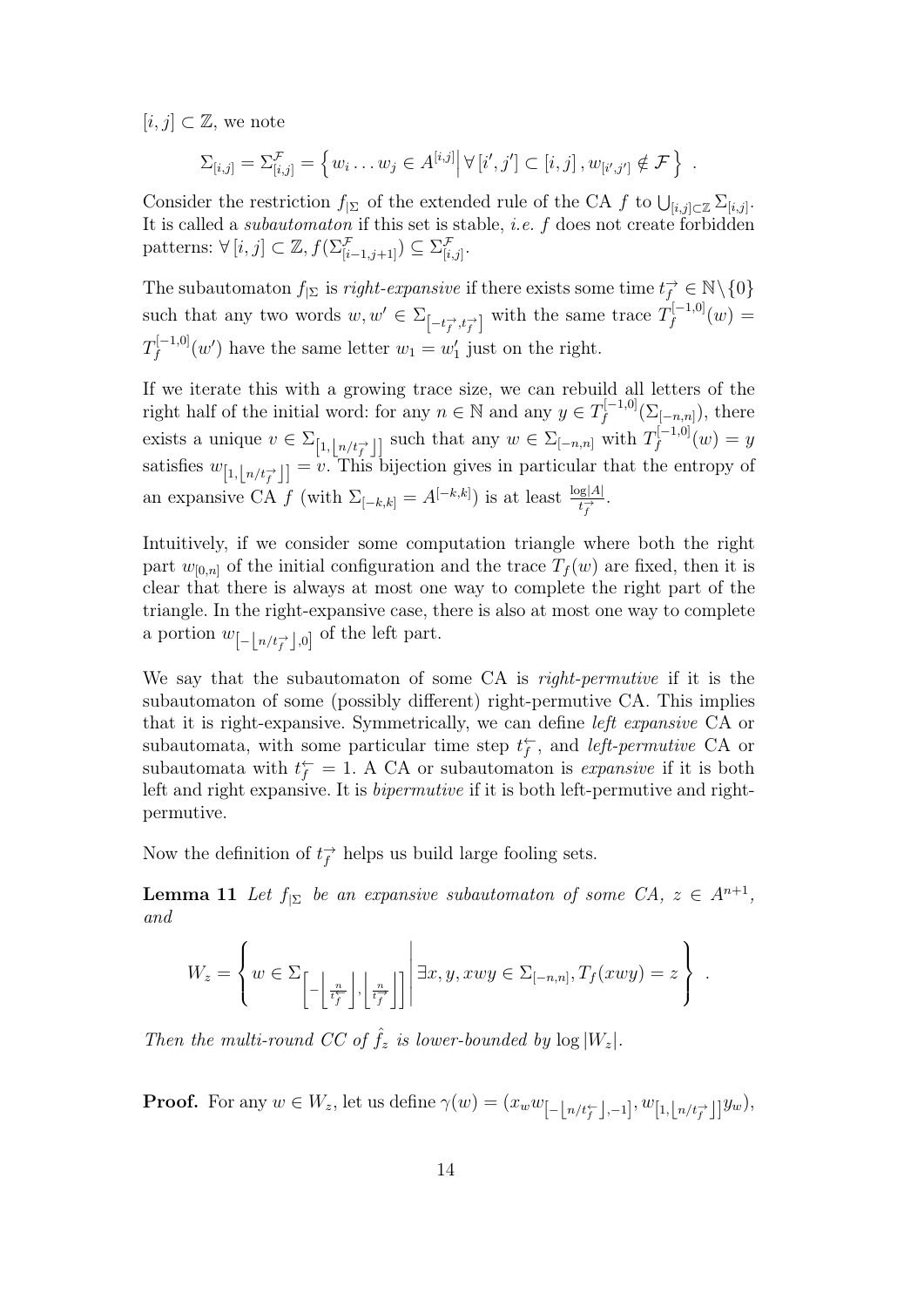where  $x_w$  and  $y_w$  are fixed words such that  $T_f(x_w w y_w) = z$ . Note that  $\gamma$  is injective, with  $\gamma^{-1}(u, v) = u_{\left[\frac{1}{2}\right]n/t_f^{\leftarrow}}$ ,  $\left[\frac{1}{2}n/t_f^{\rightarrow}}\right]$ . Moreover, let us show that  $\gamma(W_z)$  is a fooling set for  $\hat{f}_z$ . By construction, if  $w \in W_z$ , then  $\hat{f}_z(\gamma(w)) = 1$ . Now let  $w' \in W_z$  such that  $T_f(x_w w_{[-\lfloor n/t_f^{\leftarrow} \rfloor,0]} w'_{[1,\lfloor n/t_f^{\rightarrow} \rfloor]} y_{w'}) = z = T_f(x_w w y_w)$ . Right expensiveness will give that the initial configurations  $w_{[1, \lfloor n/t_f^{\rightarrow} \rfloor]} y_w$  and  $w'_{[1,\lfloor n/t_f^{\rightarrow}\rfloor]} y_{w'}$  of the two triangles begin equally:  $w_{[1,\lfloor n/t_f^{\rightarrow}\rfloor]} = w'_{[1,\lfloor n/t_f^{\rightarrow}\rfloor]}.$ If besides  $T_f(x_{w'}w'_{[-\lfloor n/t_f^{\leftarrow} \rfloor, -1]}w_{[0,\lfloor n/t_f^{\rightarrow} \rfloor]}y_w) = z$ , then symmetrically, left expensiveness gives that  $w_{\begin{bmatrix} -\lfloor n/t^{\leftarrow}_f \rfloor, -1 \end{bmatrix}} = w'_{\begin{bmatrix} -\lfloor n/t^{\leftarrow}_f \rfloor, -1 \end{bmatrix}}$ . We globally obtain that  $w = w'$ , hence  $\gamma(w) = \gamma(w')$ , *i.e.*  $\gamma(W_z)$  is a fooling set. Thanks to Proposition 1, the CC is at least  $\log |\gamma(W_z)| = \log |W_z|$ .  $\Box$ 

Our interest will be that when  $W_z$  is sufficiently large, the CC is linear. If we study combinatorially the set of all possible traces, we will see conditions for it to be large.

**Lemma 12** *Let*  $f_{\mid \Sigma}$  *be an expansive subautomaton of some CA and*  $k \in$  $\left[1,\left|\Sigma_{[1,n]}\right|\right]$ *[. If* p *is the number of words*  $z \in A^{n+1}$  *such that the multi-round CC* of  $\hat{f}_z$  *is more than*  $\log k$ *, then:* 

$$
p \ge \frac{\left| \sum_{\left[ -\left\lfloor n/t_f^{\leftarrow} \right\rfloor, \left\lfloor n/t_f^{\rightarrow} \right\rfloor \right]}\right| - k}{\left| \sum_{[1,n]} \right| - k}.
$$

**Proof.** For  $z \in A^{n+1}$ , consider  $W_z$  as defined in Lemma 11, and for  $w \in W_z$ ,  $\pi(w) = w_{[1,n]}.$  Note that if  $\pi(w) = \pi(w')$ , since  $T_f(w) = T_f(w') = z$  and f is left-expansive, then we have  $w = w'$ . It results that  $|W_z| = |\pi(W_z)| \leq |\Sigma_{[1,n]}|$ . Moreover, consider the number q of words  $z \in A^{n+1}$  such that  $W_z$  admits more than k elements. Then we can distinguish between the sets  $W_z$  these q bigger ones (which have cardinality at most  $\sum_{[1,n]}$  as stated above), with the other, smaller, ones (which have cardinality at most  $k$ ):

$$
\sum_{z \in A^{n+1}} |W_z| = \sum_{|W_z| > k} |W_z| + \sum_{|W_z| \le k} |W_z| \le \sum_{|W_z| > k} \left| \Sigma_{[1,n]} \right| + \sum_{|W_z| \le k} k.
$$

We obtain:

$$
\sum_{z \in A^{n+1}} |W_z| \le q \left| \sum_{[1,n]} \right| + (|A|^{n+1} - q)k.
$$

On the other hand, we have  $\bigcup_{z \in A^{n+1}} W_z = \sum_{\begin{bmatrix} -\lfloor n/t_f^{\leftarrow} \rfloor, \lfloor n/t_f^{\rightarrow} \rfloor \end{bmatrix}}$  (since every word has a trace), hence:

$$
\sum_{z \in A^{n+1}} |W_z| \ge \left| \sum_{\left[-\left\lfloor n/t_f^{\leftarrow}\right\rfloor, \left\lfloor n/t_f^{\rightarrow}\right\rfloor\right]} \right| \; .
$$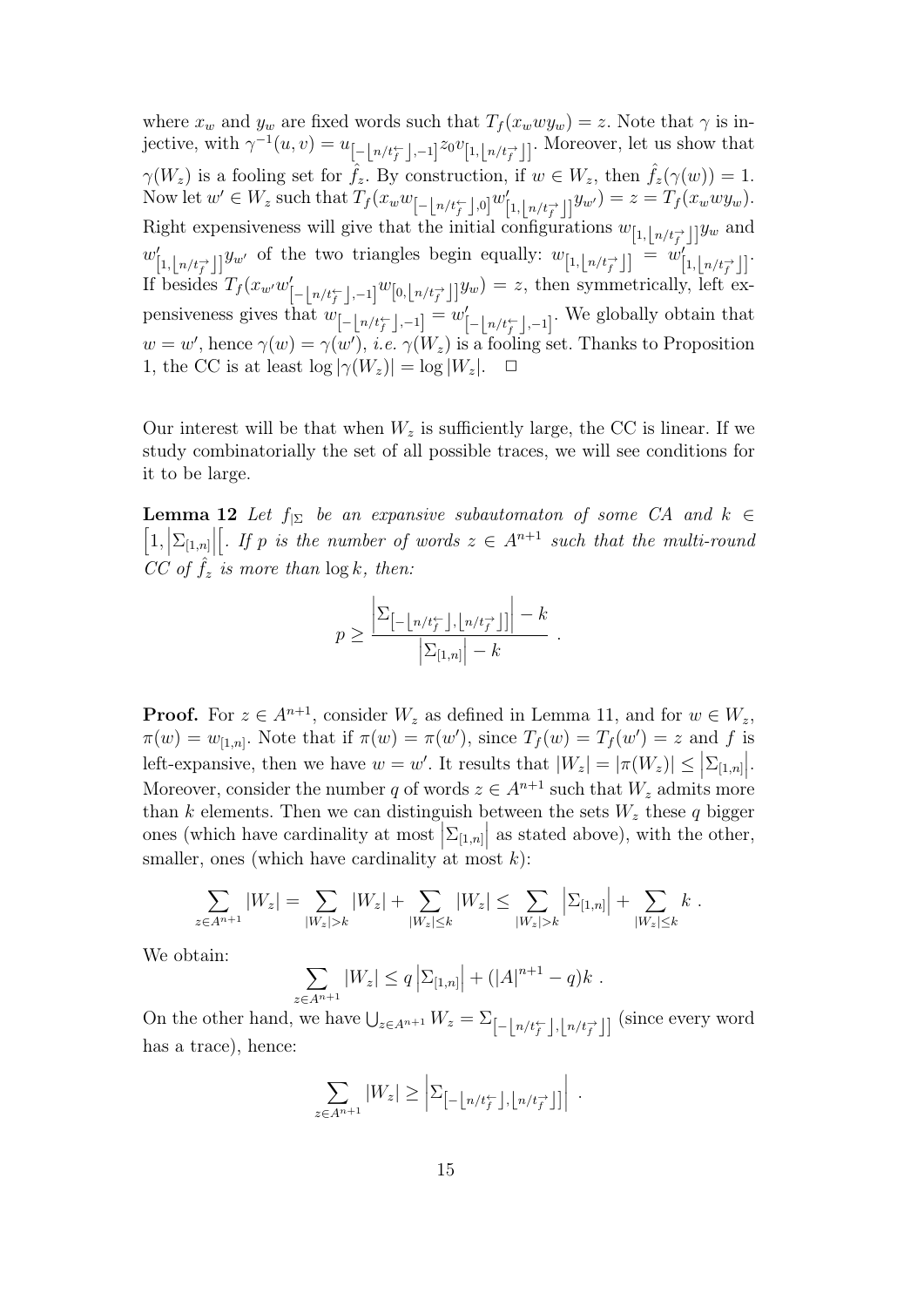Putting the two inequalities together, we get:

$$
q\left|\Sigma_{[1,n]}\right| + (|A|^{n+1} - q)k \ge \left|\Sigma_{\left[-\left\lfloor n/t_f^{\leftarrow}\right\rfloor,\left\lfloor n/t_f^{\rightarrow}\right\rfloor\right]}\right| \; .
$$

As a result,

$$
q \ge \frac{\left| \Sigma_{\left[ -\left\lfloor n/t_{f}^{\leftarrow}\right\rfloor,\left\lfloor n/t_{f}^{\rightarrow}\right\rfloor\right]}\right| -\left| A\right|^{n+1}k}{\left| \Sigma_{\left[ 1,n\right]}\right| -k}.
$$

By Lemma 11, for any of the q words with  $|W_z| \geq k$ , the multi-round CC of  $\hat{f}_z$  is at least log k.  $\Box$ 

By symmetry,  $\Sigma_{[-n,-1]}$  may replace  $\Sigma_{[1,n]}$  in the previous formula.

Let us first see the case of a CA (without forbidden patterns).

**Proposition 13** If f is an expansive CA with  $m = 1/t_f^+ + 1/t_f^- - 1 > 0$  and  $n > 0$ , then there exists some word  $z \in A^{n+1}$  such that the multi-round CC of  $\hat{f}_z$  is lower-bounded by  $nm \log |A|$ .

**Proof.** We just use Lemma 12 with  $|\Sigma|_{[-\lfloor n/t_f^{\leftarrow} \rfloor, \lfloor n/t_f^{\leftarrow} \rfloor]} = |A|^{nm+n+1}, \left| \Sigma_{[1,n]} \right| =$ <br>  $|A^{[1,n]}| = |A|^n$  and  $k = 1$ . We obtain that the number  $n$  of words  $x \in A^{n+1}$  such  $|A^{[1,n]}| = |A|^n$  and  $k = 1$ . We obtain that the number p of words  $z \in A^{n+1}$  such that the multi-round CC of  $\hat{f}_z$  is more than  $0 = \log 1$  is  $p \geq |A|^{n+1} \frac{|A|^{nm}-1}{|A|^n-1}$  $\frac{|A|}{|A|^n-1}$  >  $0. \square$ 

The previous result cannot hold for all possible words  $z \in A^{n+1}$ , since there are expansive (not bipermutive) CA for which some of these words do not appear in  $T_f(A^{[-n,n]})$ , and hence correspond to a trivial CC. In other words, in the case of a large expensiveness speed on both sides, the CC is linear for some words; if we allow an arbitrarily low linearity constant, Lemma 12 can actually give rather large families: if  $0 \leq s \leq m$ , then the multi-round CC of  $\hat{f}_z$  is more than  $ns \log |A|$  for at least  $|A|^{n+1} \frac{|\hat{A}|^{nm}-|A|^{ns}}{|A|^n-|A|^{ns}}$  $\frac{|A| - |A|}{|A|^n - |A|^{ns}}$  words. The same inequalities hold when the CA is permutive on one side and expansive on the other one. In the particular case of bipermutivity, we have a linear traced CC associated to any word.

**Proposition 14** For any bipermutive CA and any word  $z \in A^{n+1}$ , the multi*round CC of*  $\hat{f}_z$  *is equal to*  $n \log A$ *.* 

**Proof.** Just apply Lemma 12 with  $\Sigma$  full as in the previous proof,  $t_f^{\rightarrow} = t_f^{\leftarrow} = 1$ (*i.e.*  $m = 1$ ), and  $k = |A|^n - 1$ . We get that the number p of words  $z \in A^{n+1}$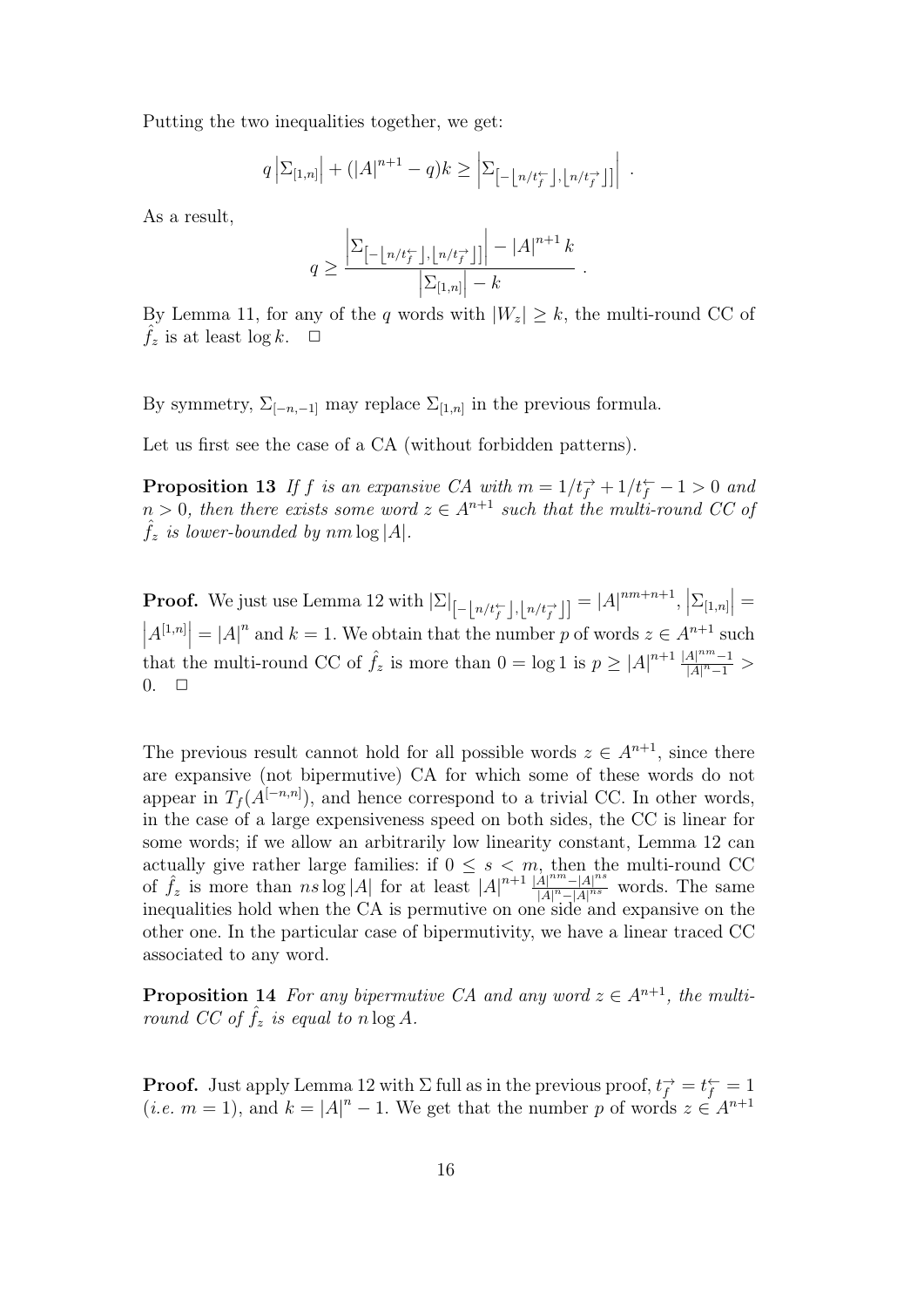such that the multi-round CC of  $\hat{f}_z$  is more than  $\log k$  is  $p \geq |A|^{n+1} \frac{|A|^{nm}-k}{|A|^n-k}$  $\frac{|A|^{n}-k}{|A|^{n}-k} =$  $|A|^{n+1}$ , *i.e.* all words of  $A^{n+1}$  have a CC of at least n log |A|. The converse inequality is obvious.  $\Box$ 

The expansive elementary CA are exactly the four bipermutive ones (90, 150, 105, 165) and have thus the maximal possible traced CC for all words.



Figure 10. Matrix of the rule 90.

Proposition 13 involves only CA which have an expensiveness speed of more than a half; we will now see that it actually represents the best limit of expensiveness speed we could get for this result.

It is not difficult to observe that the 2-grouped of some expansive  $CA f$  is still expansive, with  $t_{f<2>}^{\leftarrow} = 2t_f^{\leftarrow}$  and  $t_{f<2>}^{\rightarrow} = 2t_f^{\rightarrow}$ . Hence we have the following example of expansive CA which is simple with respect to traced CC.

Example 15 *Consider the CA on alphabet* [0, 3] *defined by the local rule (where* / *is the quotient of the Euclidean division):*

$$
f: [0,3]^3 \to [0,3]
$$
  
(a, b, c)  $\mapsto 2((a + b) \mod 2) + ((b/2 + c/2) \mod 2)$ .

*If we identify* [0,3] *with*  $\{0, 1\}^2$ *, this CA is the* 2*-grouped of the bipermutive CA* 90*. Hence it has*  $t_f^{\leftarrow} = t_f^{\rightarrow} = 1/2$ *. On the other hand the traced CC of any word is* 1*, by Proposition 8 (the converse inequality is rather obvious).*

#### *4.1 Legal rules*

We now see another little application of Lemma 11, in the case of binary alphabet.

For  $[i, j] \subset \mathbb{Z}$  and  $u \in A^{[i,j]}$ , let us denote  $\tilde{u} \in A^{[-j,-i]}$  the *mirror* of u, *i.e.* the word such that  $\tilde{u}_{-k} = u_k$  for any  $k \in [i, j]$ . If  $V \subset A^{[i,j]}$ , we note  $\tilde{V} \subset A^{[-j,-i]}$ the set of all mirrors of words of V. The subautomaton  $f_{\vert\Sigma}$  of some CA is 0*-legal*, with  $0 \in A$ , if for any  $u \in \Sigma_{[-1,1]}, \tilde{u} \in \Sigma_{[-1,1]}$  and  $f(\tilde{u}) = f(u)$ , and for any  $a \in A$  such that  $a0a \in \Sigma_{[-1,1]}, f(a0a) = 0.$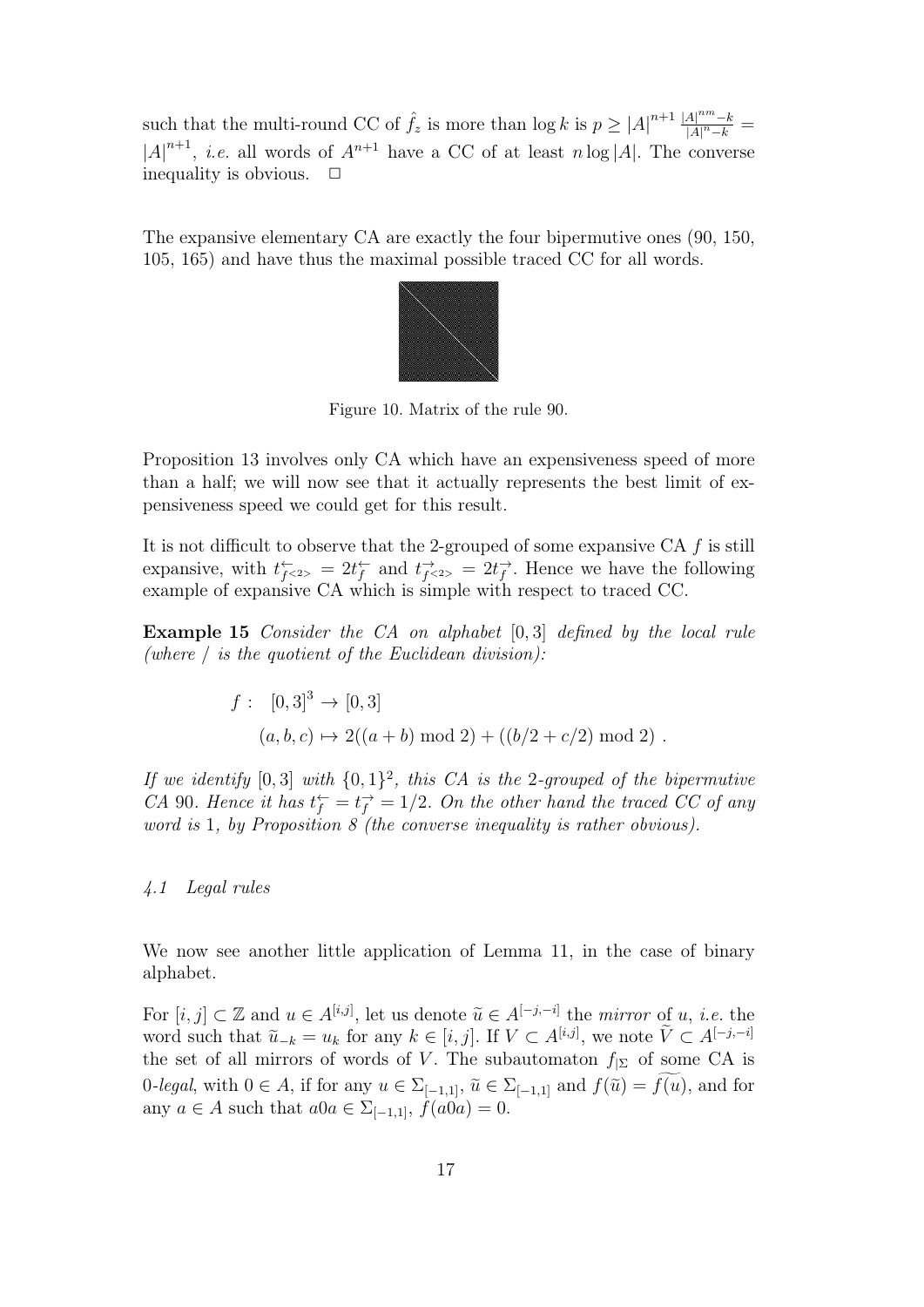**Lemma 16** *For any* 0*-legal subautomaton*  $f_{\mid \Sigma}$  *of some CA, any* u *such that*  $\tilde{u}0u \in \Sigma_{[-n,n]}, \text{ and any } t \leq n, \ f^t(\tilde{u}0u)_0 = 0.$ 

**Proof.** This comes from an immediate recurrence: if  $n > 0$ , then  $f(\tilde{u}0u) =$  $f(\tilde{u}0) f(u_0 0u_0) f(0u) = f(0u) 0 f(0u)$ , which still has the same form.  $\Box$ 

The previous lemma allows in this context to establish an equivalence between the problem of the traced CC and the classical equality test of binary words, which is known to have linear CC.

Proposition 17 *Let* f|<sup>Σ</sup> *be a* 0*-legal bipermutive subautomaton of some CA*  $f$  *such that*  $\Sigma_{[-n,n]}$  *contains some sublanguage of the form VOV. Then the multi-round CC of*  $\hat{f}_{0^{n+1}}$  *is at least* log |V|.

**Proof.** Just apply Lemma 11, with  $W_{0^{n+1}} \supseteq V0V$  thanks to Lemma 16. We get a traced CC of at least  $\log |W_{0^{n+1}}| = \log |\tilde{V}0V| = \log |V|$ .  $\Box$ 

**Corollary 18** *The CA 18, 26, 146, 154, 218 have a multi-round CC in*  $\Omega(n)$ *.* 

Proof. Note that these rules are equal to the bipermutive rule 90 except on neighborhoods 011, 110, 111. Define  $\Sigma$  as the set of words avoiding the pattern 11 and the patterns  $10^{2k}$ 1, for  $k \in \mathbb{N}$ . It can be easily seen that  $\Sigma$  is stable by the synchronous application of CA 90, hence by any of these CA.

Let  $m \in \mathbb{N}$  and  $V = (0100 + 0001)^m$  (standard notation for languages, seen as words indexed in  $A^{[1,4m]}$ ). Note that  $\widehat{V}0V \subset \Sigma_{[-4m,4m]}$ . From Proposition 17, the multi-round traced CC corresponding to  $f_{\mid \Sigma}$  and  $z = 0^{4m+1}$  is greater than  $\log |V| = m$ .  $\Box$ 



Figure 11. Matrix of the rule 146.

Unfortunately, we do not know similar practical subsystems for the three other bipermutive elementary CA.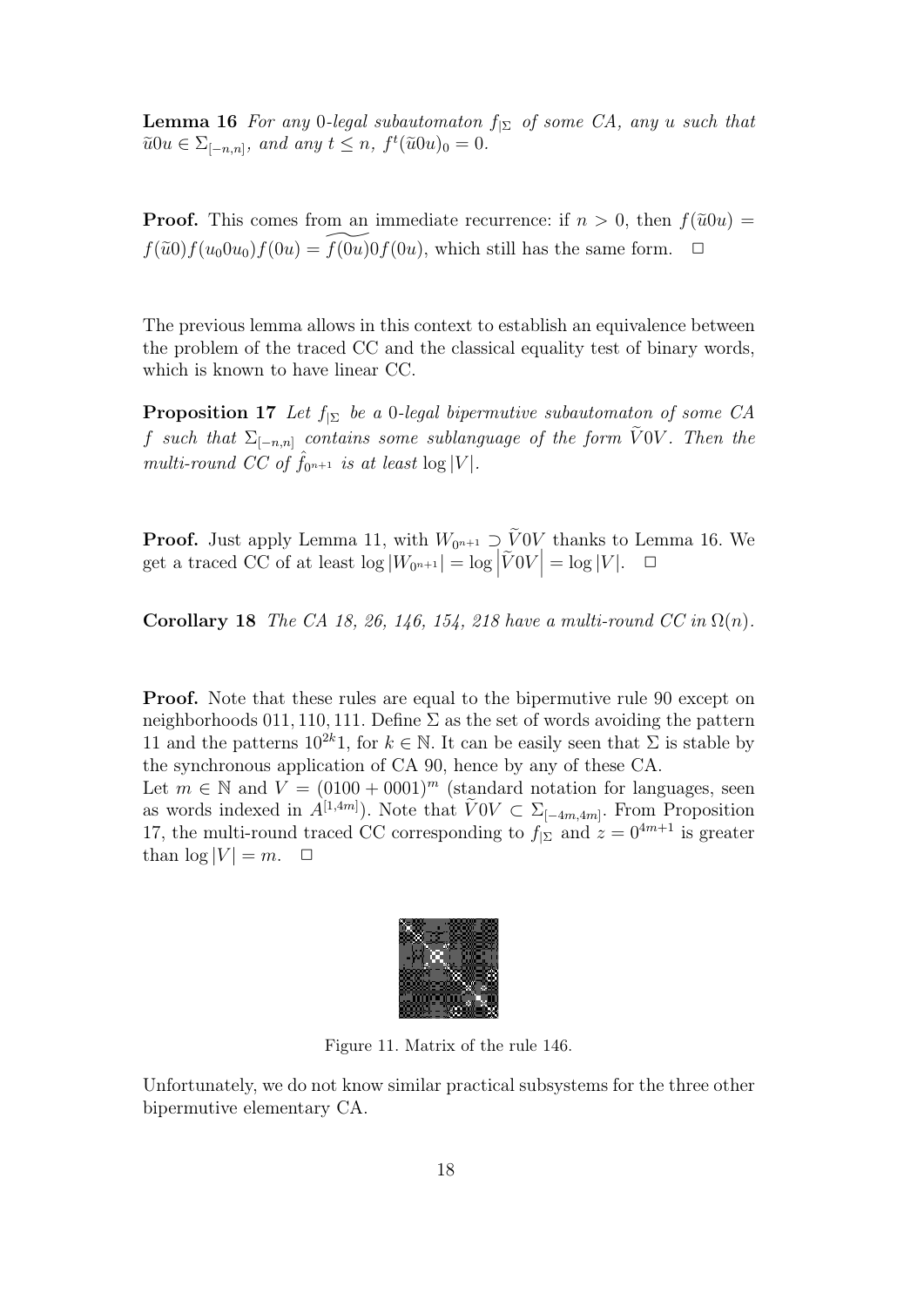## Conclusion

In this paper, we have addressed a new problem of communication complexity to get some clues about the information streams present in the evolution of CA. This can help understand their behaviors by exhibiting how much communication is needed to achieve their computation.

We have treated a large number of elementary cellular automata; some of the remaining ones look experimentally simple, other ones rather mysterious, such as 22, which nearly has a bipermutive subautomaton, or as some of the CA for which 1 is weakly but not semi-strongly spreading.

Unlike the classical CC of CA, this notion of complexity does not a priori present links with cellular simulation (see Proposition 8). This could be overpassed by defining a more general problem, where Alice and Bob would need to determine whether the trace belongs to some given subset of  $A^{n+1}$  or not. This extends both classical (at least in the binary case) and traced CC, and one should carefully consider what kind of subsets would imply a good notion of complexity for CA.

On the contrary, our approach allows more links with topological dynamics than classical CC. In [8], Petr Kůrka classified the CA into four classes: equicontinuous, almost equicontinuous (and not equicontinuous), sensitive (and not expansive) and expansive. We have proved that the first one implies a trivial CC and a strong version of the last one a very complex one. In the construction of the fooling sets of Section 4, the ability to reconstruct the initial word is crucial; maybe if we ask  $f_z$  to be complex for any word z, it would imply something close to expensiveness (our condition being then nearly necessary). When fixing the word  $z$ , a high complexity for the problem is not possible without a large set of initial words on the right and on the left, independent from each other, and which together can give z in the trace.

Kůrka's intermediary classes do not imply anything on this kind of complexity. Nevertheless, almost equicontinuity may be related to a simple *average CC*, since in that case ergodic theorists know that almost the whole system behaves as an equicontinuous system. Understanding this distinct complexity measure could be a track for future research.

## Acknowledgement

Thanks to the referees for their careful reading and precise correction, from a rather rough version of that work.